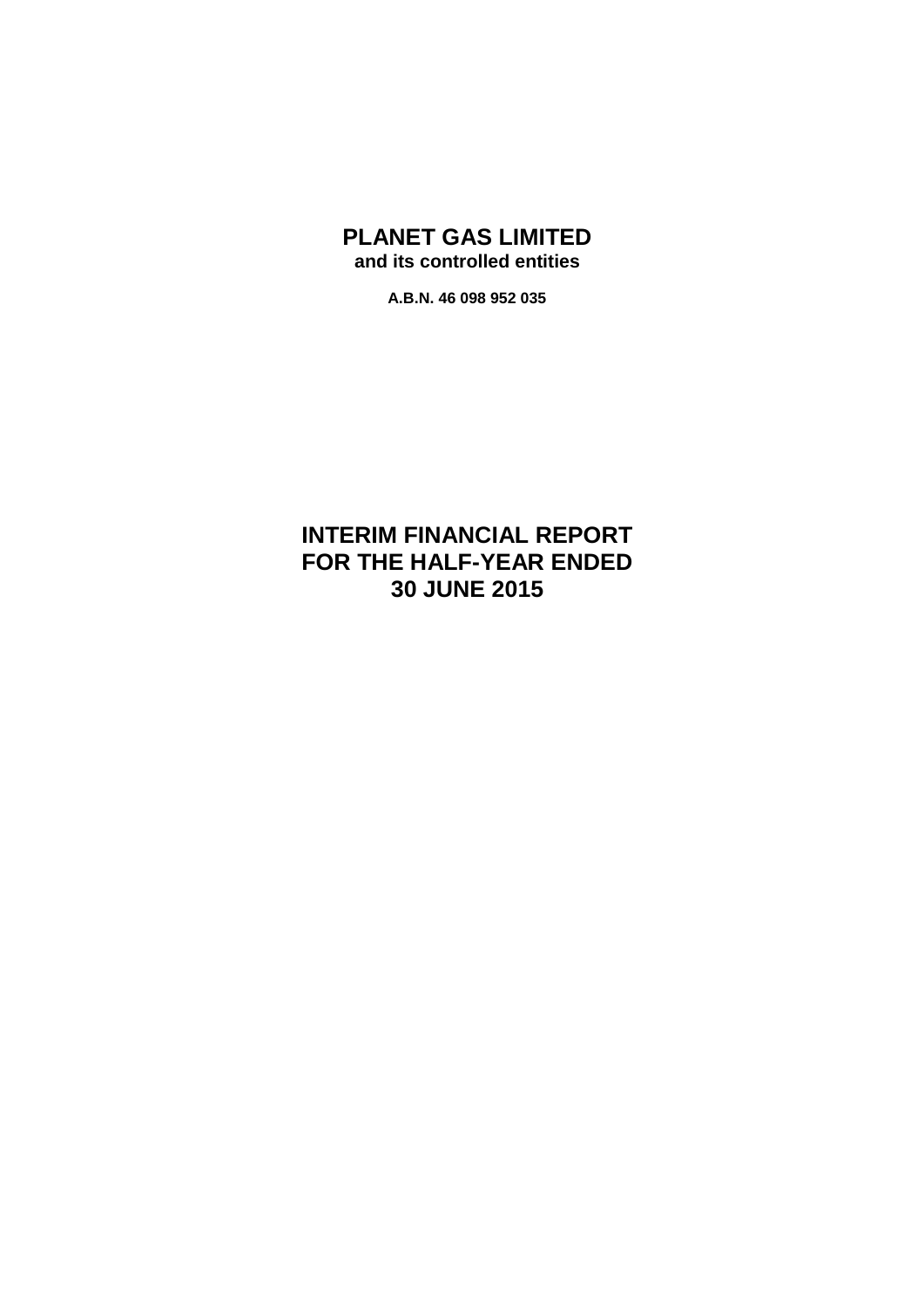#### **CONTENTS**

|                                                                                              | Page |
|----------------------------------------------------------------------------------------------|------|
| Directors' Report                                                                            | 1    |
| Condensed Consolidated Interim Statement of Profit or Loss<br>and Other Comprehensive Income | 7    |
| Condensed Consolidated Interim Statement of Financial Position                               | 8    |
| Condensed Consolidated Interim Statement of Changes in Equity                                | 9    |
| Condensed Consolidated Interim Statement of Cash Flows                                       | 10   |
| Notes to the Condensed Consolidated Interim Financial Statements                             | 11   |
| Directors' Declaration                                                                       | 16   |
| Independent Auditor's Review Report to the Members of Planet Gas Limited                     | 17   |
| Corporate Directory                                                                          | 19   |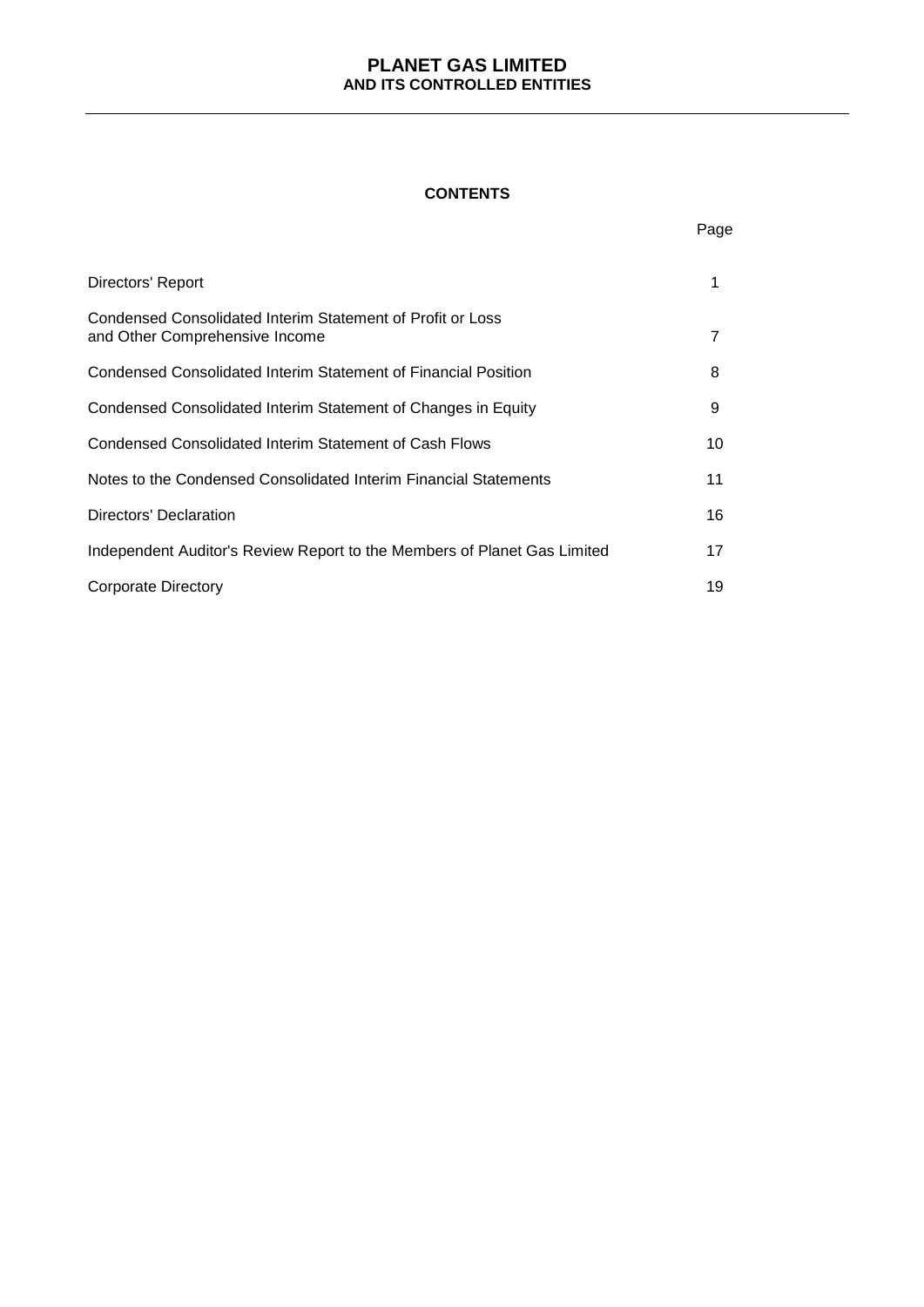## **DIRECTORS' REPORT**

The Directors of Planet Gas Limited (the 'Company' or 'Planet Gas') present their report together with the condensed consolidated interim financial report and the auditor's review report thereon for the half-year ended 30 June 2015.

## **Directors**

The names and particulars of the Directors of the Company at any time during or since the end of the half-year are:

## **Norman A. Seckold, Executive Chairman**

Director since 4 December 2001.

Norman Seckold graduated with a Bachelor of Economics degree from the University of Sydney in 1970. He has spent more than 30 years in the full time management of natural resource companies, both in Australia and overseas, including the role of Chairman for a number of publicly listed companies including:

- Moruya Gold Mines (1983) N.L., which acquired the Golden Reward heap leach gold deposit in South Dakota, USA.
- Pangea Resources Limited, which acquired and developed the Pauper's Dream gold mine in Montana, USA.
- Timberline Minerals, Inc. which acquired and completed a feasibility study for the development of the MacArthur copper deposit in Nevada, USA.
- Perseverance Corporation Limited, which discovered and developed the Nagambie gold mine in Victoria.
- Valdora Minerals N.L., which developed the Rustler's Roost gold mine in the Northern Territory and the Ballarat East Gold Mine in Victoria.
- Viking Gold Corporation, which discovered a high grade gold deposit in northern Sweden and Mogul Mining N.L., which drilled out the Magistral and Ocampo gold deposits in Mexico.
- Bolnisi Gold N.L. which discovered and is currently operating the Palmarejo and Guadalupe gold and silver deposits in Mexico.
- Cockatoo Coal Limited, an Australian coal mining, exploration and project development company.
- Cerro Resources N.L., a precious metals exploration company with a development project in Mexico.
- Equus Mining Limited, a mineral and development company operating in Chile.

Mr Seckold is currently Chairman of the following listed companies:

- Augur Resources Ltd, a minerals exploration and development company operating in Australia and Indonesia.
- Santana Minerals Limited, a precious metals exploration company operating in Mexico.

He is also a director of the unlisted public companies Nickel Mines Limited and Mekong Minerals Limited.

#### **Anthony J. McClure, Managing Director**

Managing Director from 31 May 2012 and Director since 27 August 2003.

Anthony McClure graduated with a Bachelor of Science (Geology) degree from Macquarie University in 1986. Mr McClure has over 25 years' technical, management and financial experience in the resource sector worldwide in project management and executive development roles. He has also worked in the financial services sector and stockbroking, primarily as a resource analyst covering both mineral and energy sectors. Mr McClure is currently a director of unlisted public companies Nickel Mines Limited and Mekong Minerals Limited.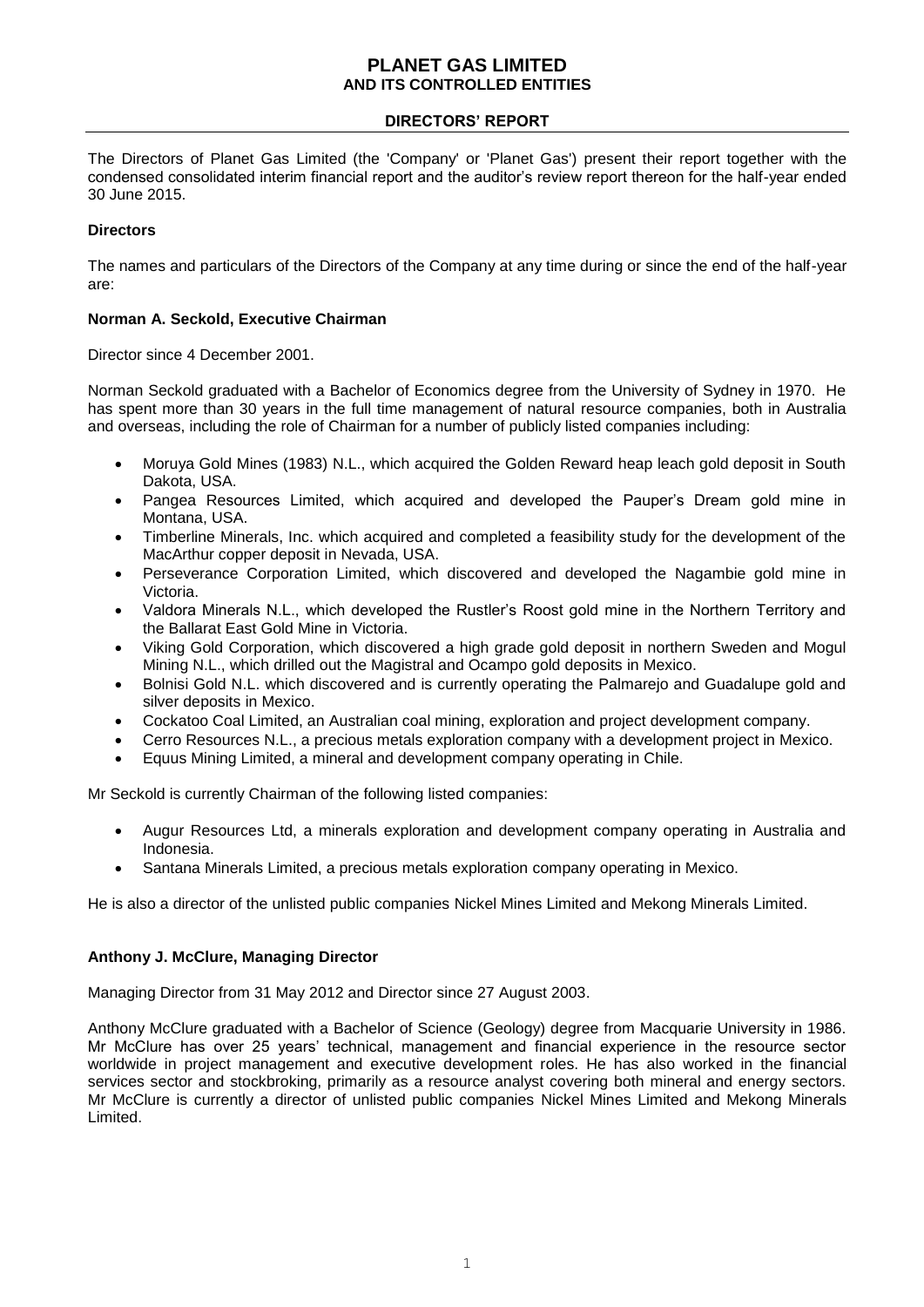## **DIRECTORS' REPORT**

#### **Peter J. Nightingale, Executive Director and CFO**

Director since 4 December 2001.

Peter Nightingale graduated with a Bachelor of Economics degree from the University of Sydney and is a member of the Institute of Chartered Accountants in Australia. He has worked as a chartered accountant in both Australia and the USA.

As a director or company secretary Mr Nightingale has, for more than 25 years, been responsible for the financial control, administration, secretarial and in-house legal functions of a number of private and public listed companies in Australia, the USA and Europe including Bolnisi Gold N.L., Callabonna Uranium Limited, Cockatoo Coal Limited, Mogul Mining N.L., Pangea Resources Limited, Perseverance Corporation Limited, Sumatra Cooper & Gold plc, Timberline Minerals Inc. and Valdora Minerals N.L..

Mr Nightingale is currently a director of Augur Resources Ltd and unlisted public companies Nickel Mines Limited and Prospech Limited.

## **Anthony J. McDonald, Independent and Non-Executive Director**

Director since 19 November 2003.

Tony McDonald graduated with a Bachelor of Laws from the Queensland University of Technology in 1981. He was admitted as a solicitor in 1982. He has been involved in the natural resources sector in Australia and internationally for many years and in the past 14 years has been actively involved in management in the resources sector. He is currently Managing Director of Santana Minerals Limited, a precious metals explorer with a Mexico focus and non-executive director of unlisted Mekong Minerals Limited. In the last 3 years he has also been a director of Industrea Limited and was Managing Director of Cerro Resources NL.

#### **Robert Charles Neale, Non-Executive Director**

Director since 20 November 2009.

Mr Neale is the immediate past Managing Director of New Hope Corporation Limited. He joined New Hope Corporation Limited in 1996 as General Manager, appointed as Executive Officer in 2005 and to the Board of Directors in November 2008 until his retirement in January 2014. Mr Neale has more than 45 years' experience in the mining and exploration industries covering coal, base metals, gold, synthetic fuels, bulk materials shipping, and power generation. In the last 3 years he has also been the Chairman of Westside Corporation Limited and director of Dart Energy Limited.

## **Robert M. Bell, Independent and Non-Executive Director**

Director since 30 October 2007.

Bob Bell graduated from Birmingham University in 1960 and moved to Australia in 1964, working as a geologist on the Roma gas fields. After a time with the Queensland Government Mines Department in the late 1970s he established his own consultancy business, specialising in oil and gas exploration in Australia and overseas. He was one of the first geologists in Australia to recognise the enormous potential of coal bed methane production in Queensland.

He was one of the founders of Queensland Gas Company which was bought by British Gas in 2009. His directorship over the last three years includes Cerro Resources N.L. and Green Invest Limited.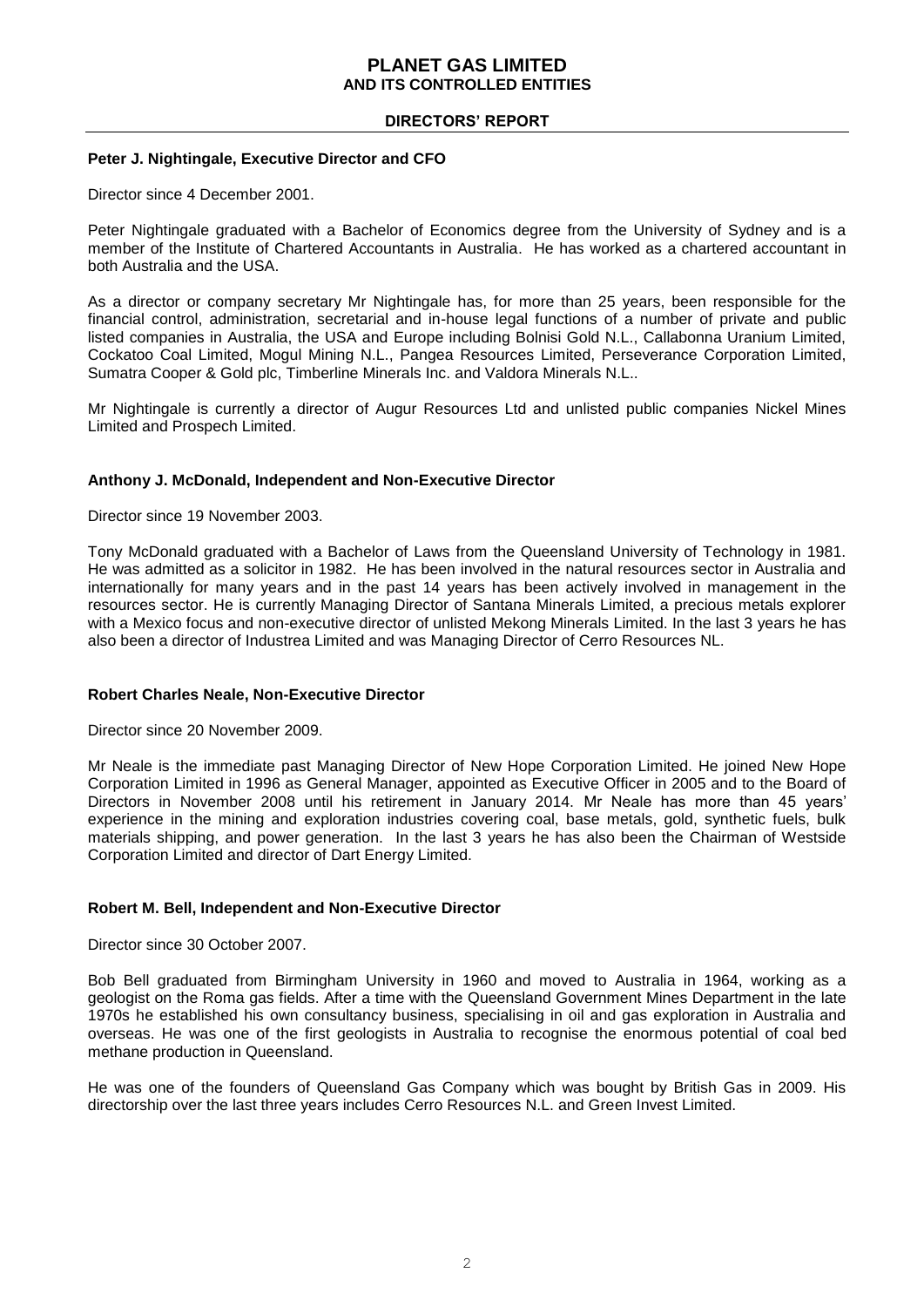#### **DIRECTORS' REPORT**

## **OPERATING AND FINANCIAL REVIEW**

The activities of Planet Gas Limited and its controlled entities (the 'Group') during the half-year ended 30 June 2015 include the following:

- Planet Gas completed the acquisition of a 3.0% Overriding Royalty Interest over established oil and gas production assets in the United States of America from a subsidiary of Macquarie Bank Limited.
- The Jonothon and Mudrangie 3D seismic acquisition programs totalling 249 km<sup>2</sup> in the Cooper Basin of South Australia were completed and processing commenced. The results from these 3D seismic surveys will be used to identify drilling targets as part of the Origin Energy Limited and Senex Energy Limited Joint Venture.

## **OVERRIDING ROYALTY INTEREST, USA**

During the half-year, the Planet Gas completed an agreement with Macquarie Americas Corporation (a Macquarie Bank Limited subsidiary) for the purchase of a 3.0% Overriding Royalty Interest ('ORRI') over established oil and gas production assets in Kansas, Pennsylvania and New York State.

Purchase consideration is US\$4.45 million, with US\$1.25 million funded from the Company's existing cash reserves and US\$3.2 million by a drawdown from a 5 year US\$15 million debt facility provided by Macquarie Bank Limited which will be repaid US\$150,000 per annum plus a final payment of US\$2.6 million.

| Half-Year Ended<br>30 June 2015 |         | Year to Date |
|---------------------------------|---------|--------------|
| Planet Gas ORRI (US\$)*         | 116,796 | 116,796      |

\* Royalty payments commenced during the half-year ended 30 June 2015 and represent five months only.

The ORRI acquisition forms part of a wider oil and gas strategy for the Company targeting low risk royalty and other cash flow assets with development upside.

Towards the end of 2014 and early 2015, crude oil price exhibited substantial volatility. West Texas Intermediate Crude ('WTI') prices dropped dramatically from approximately US\$90.00 per barrel to approximately US\$53.00 per barrel prior to the end 2014. Over the same period New York Mercantile Exchange ('NYMEX') natural gas prices have fallen from approximately US\$4.00 per MMBtu to US\$3.00 per MMBtu.

In early 2015, WTI prices bottomed at approximately US\$44.00 per barrel before recovering to an average US\$53.00 for the half-year ended 30 June 2015. For the same period, NYMEX natural gas prices averaged approximately US\$2.80 per MMBtu.

#### **COOPER BASIN, SOUTH AUSTRALIA**

#### **PRL 118 through PRL 128 (previously PEL 514) and PEL 638**

PRL 118 through PRL 128 and PEL 638 cover a combined area of 1,917 km² in the Cooper Basin of north eastern South Australia, hosting an array of exploration targets for conventional and unconventional hydrocarbons.

Previously, PEL 638, which covers an area of 904 km² in the Patchawarra Trough, was excised from PEL 514 to facilitate the administration of a new joint venture between Origin Energy Limited ('Origin'), Senex Energy Limited ('Senex') and Planet Gas. Prior to the excising of PEL 638, Planet Gas held a 20% interest in PEL 514.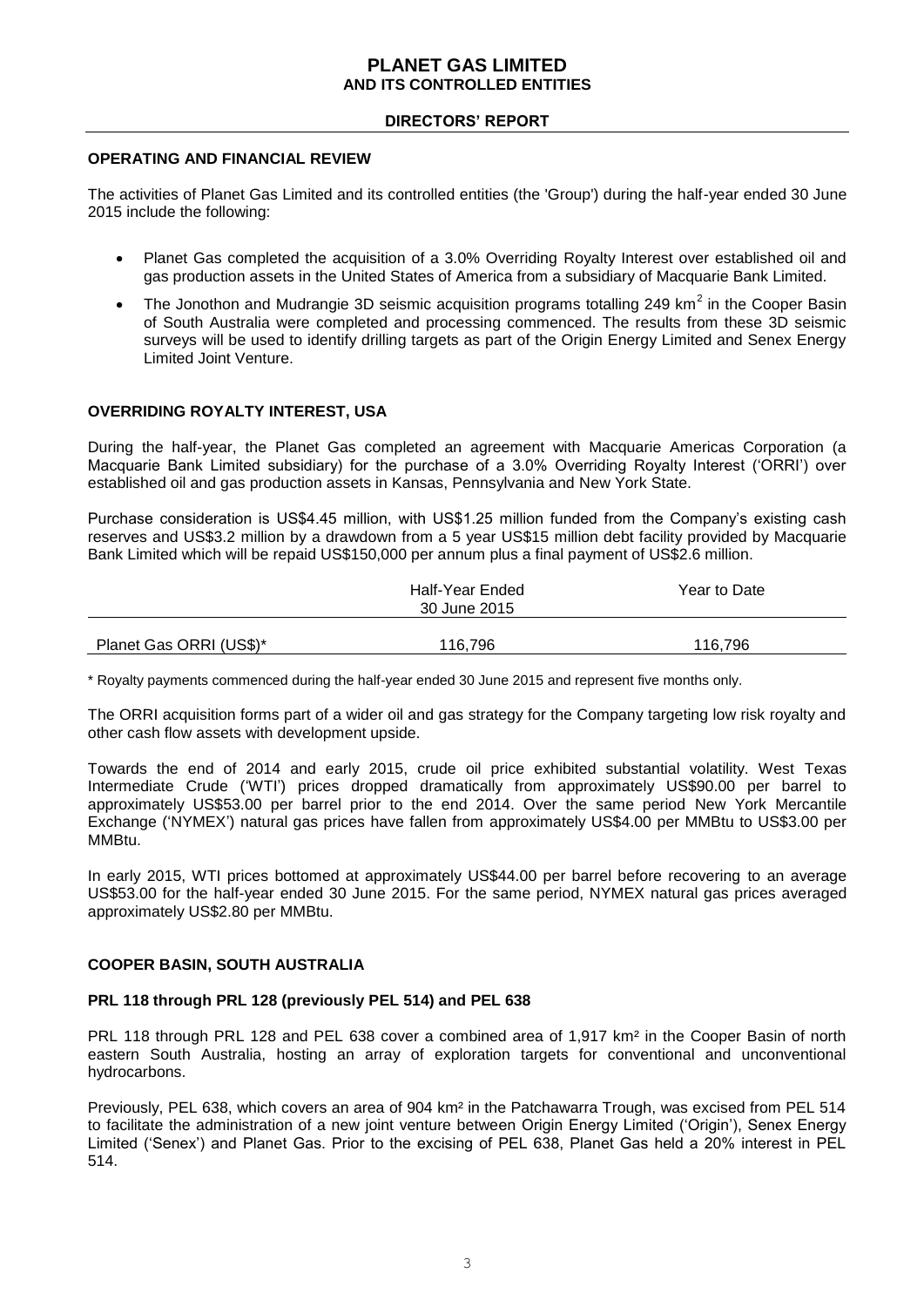## **DIRECTORS' REPORT**

PEL 638 is divided into two joint ventures; the PEL 638 Deeps<sup>1</sup> joint venture (the subject of the farm-in by Origin) and the PEL 638 Shallows<sup>1</sup> joint venture.

Planet Gas' interest in each of these areas is summarised as follows:

- PRL 118 through PRL 128 20% free carried.
- PEL 638 Shallows 20% free carried.
- PEL 638 Deeps 12.5% free carried reducing to 10% in the event that Origin proceeds with Stage 2 of the farm-in program.

 $1$  A stratigraphic division separates the 'Deeps' and 'Shallows' with the Origin agreement relating to the Deeps of the Permian system.

## **PEL 638 Deeps**

Planet Gas' 20% interest in PEL 638 was reduced to a 12.5% free carried interest and will further reduce to a 10% interest based on work program expenditures by Origin and Senex in the event that Origin proceeds with Stage 2 of the farm-in program.

The Deeps work program is split into Stage 1 and Stage 2 with total expenditure of up to \$80 million, being \$40 million in each Stage.

In addition to Stage 1 and Stage 2, the joint venture parties may elect to fund additional work programs, subject to PEL 638 Deeps operating committee approval, totalling up to \$67 million. This could involve additional exploration and appraisal work during either or both Stages.

Senex is the operator of the farm-in programs with Origin having the right to become operator following the completion of Stage 2.

The farm-in programs include the drilling of up to seven exploration and appraisal wells, fracture stimulation and flow testing. Stage 1 will evaluate the potential of the tight gas sands, provide exposure to gas in shales and deep coal seams, and provide proof of concept of the Permian system. Stage 2 would evaluate the commerciality of the gas resource by undertaking extended flow testing through a separate pilot program.

During the half-year ended 30 June 2015, the Jonothon and Mudrangie 3D seismic acquisition programs for 150 km<sup>2</sup> and 99 km<sup>2</sup> respectively were completed. Processing of data from both surveys commenced during the half-year ended 30 June 2015.

The results from these 3D seismic surveys will be used to identify Deeps drilling targets and conceptual designs for the first two Stage 1 wells. It is the preference of the Joint Venture to undertake the drilling of two wells consecutively after the completion of both seismic programs and subsequent well target generation processes.

#### **PRL 118 through PRL 128 (previously PEL 514) and PEL 638 Shallows**

Co-operation agreements with surrounding third parties and AFE's were completed during the half-year ended 30 June 2015 regarding Amplitude Versus Offset ('AVO') and inversion process analysis over the Dundinna 3D seismic survey area. Using shear sonic data gained from the recent northern drilling program, the aim of these processes is to identify stratigraphic traps with favourable reservoir qualities in the Birkhead sands, which have large reserves potential. Such traps have not previously been explored for in this area as technologies have only evolved in recent years.

Planet Gas' 20% interest continues to be free carried by Senex for oil exploration in PRL 118 through PRL 128 and PEL 638 Shallows.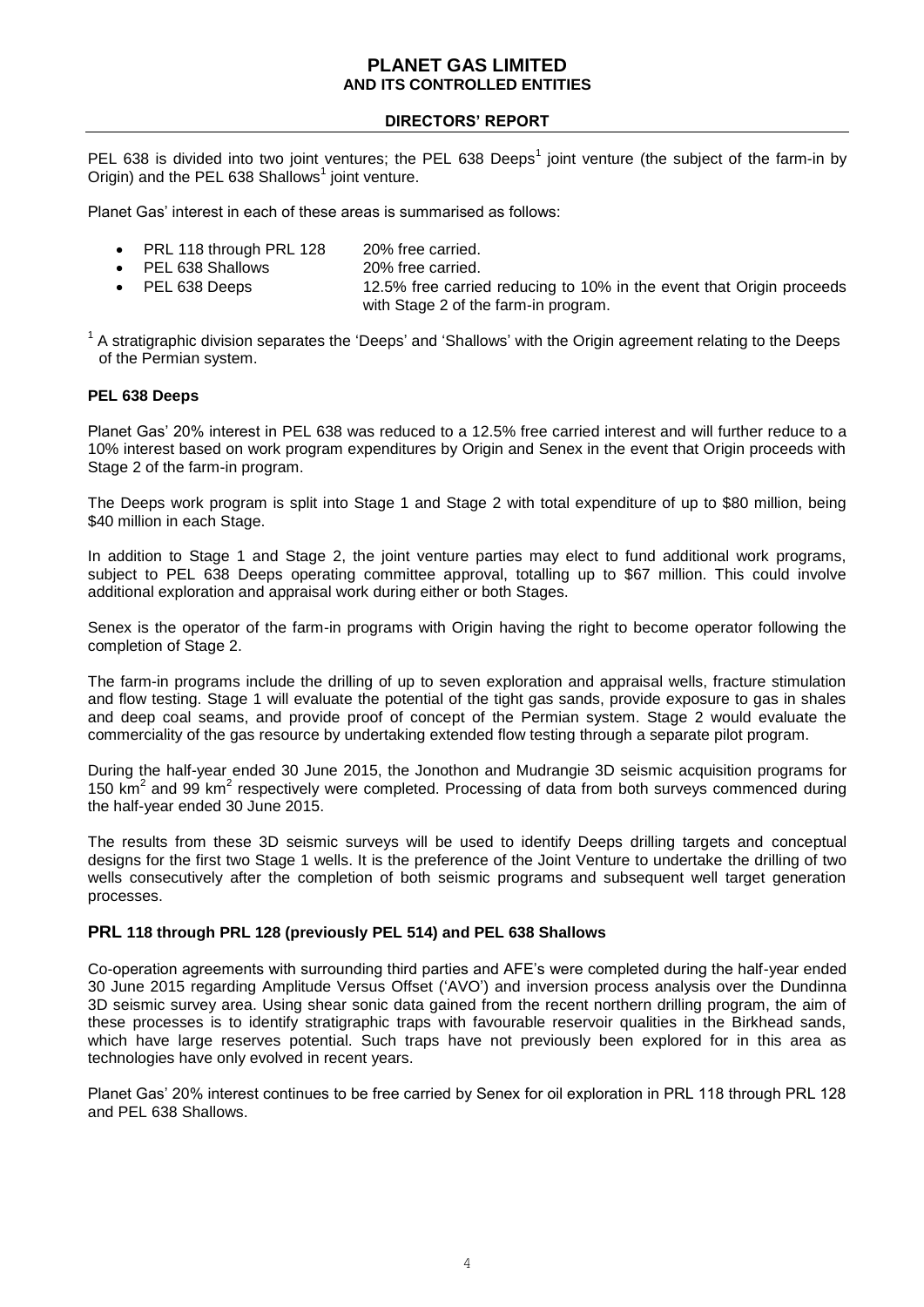#### **DIRECTORS' REPORT**

#### **No Material Changes**

Planet Gas confirms that it is not aware of any new information or data that would materially affect the information included in the quarterly activities report market announcements dated 29 April 2015, and 30 July 2015, and that all material assumptions and technical parameters in the market announcements continue to apply and have not materially changed.

#### **Corporate Activities**

During the half-year, Planet Gas completed the acquisition of the ORRI over established oil and gas production assets in the United States of America from a subsidiary of Macquarie Bank Limited as detailed above.

During the half-year and although difficult market conditions, the Company continued to assess new projects to expand the Company's activities outside of its key assets in South Australia and the oil and gas royalty interest in the United States of America. Evaluation involves new project generation both locally and abroad for potential acquisitions commensurate with the Company's strategy for development.

#### **Subsequent Events**

No other matters or circumstances have arisen since the end of the half-year, which significantly affected or may significantly affect the operations of the Group, the results of those operations, or the state of affairs of the Group in future financial years.

#### **Lead Auditor's Independence Declaration**

The lead auditor's independence declaration is set out on page 6 and forms part of the Directors' Report for the half-year ended 30 June 2015.

Signed at Sydney this 11th day of September 2015 in accordance with a resolution of the Board of Directors:

**Chairman** Managing Director

**Norman A. Seckold Anthony J. McClure**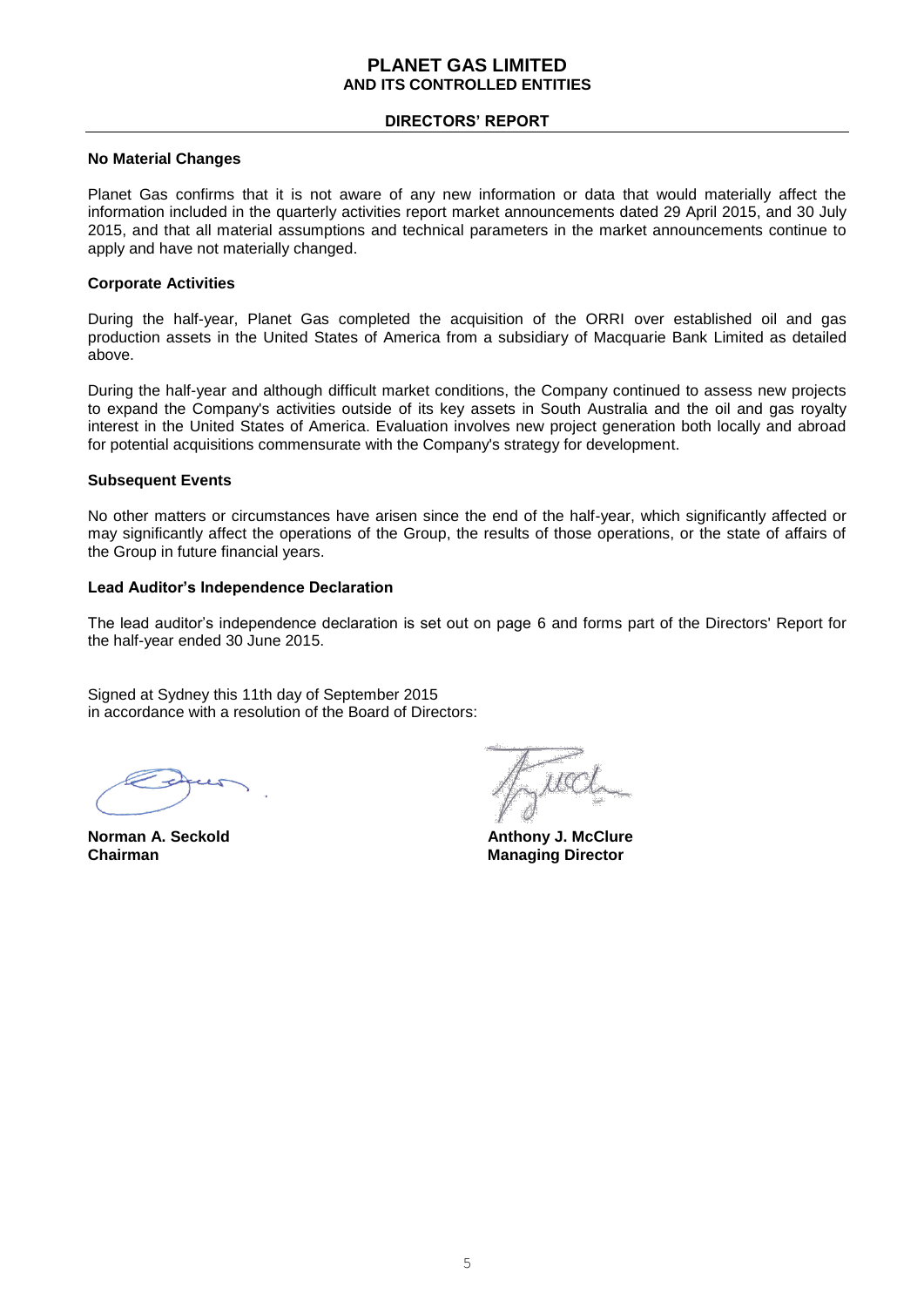

#### **LEAD AUDITOR'S INDEPENDENCE DECLARATION UNDER SECTION 307C OF THE** *CORPORATIONS ACT 2001*

To the Directors of Planet Gas Limited:

I declare that, to the best of my knowledge and belief, in relation to the review for the half-year ended 30 June 2015, there have been:

- (i) no contraventions of the auditor independence requirements as set out in the *Corporations Act 2001* in relation to the review; and
- (ii) no contraventions of any applicable code of professional conduct in relation to the review.

KPNC

**KPMG**

i.

**Adam Twemlow** Partner

Brisbane

11 September 2015

KPMG, an Australian partnership and a member firm of the KPMG network of independent member firms affiliated with KPMG International Liability limited by a scheme approved under<br>Cooperative ("KPMG International"), a Swiss entity.<br>Professional Standards Legislation. Cooperative ("KPMG International"), a Swiss entity.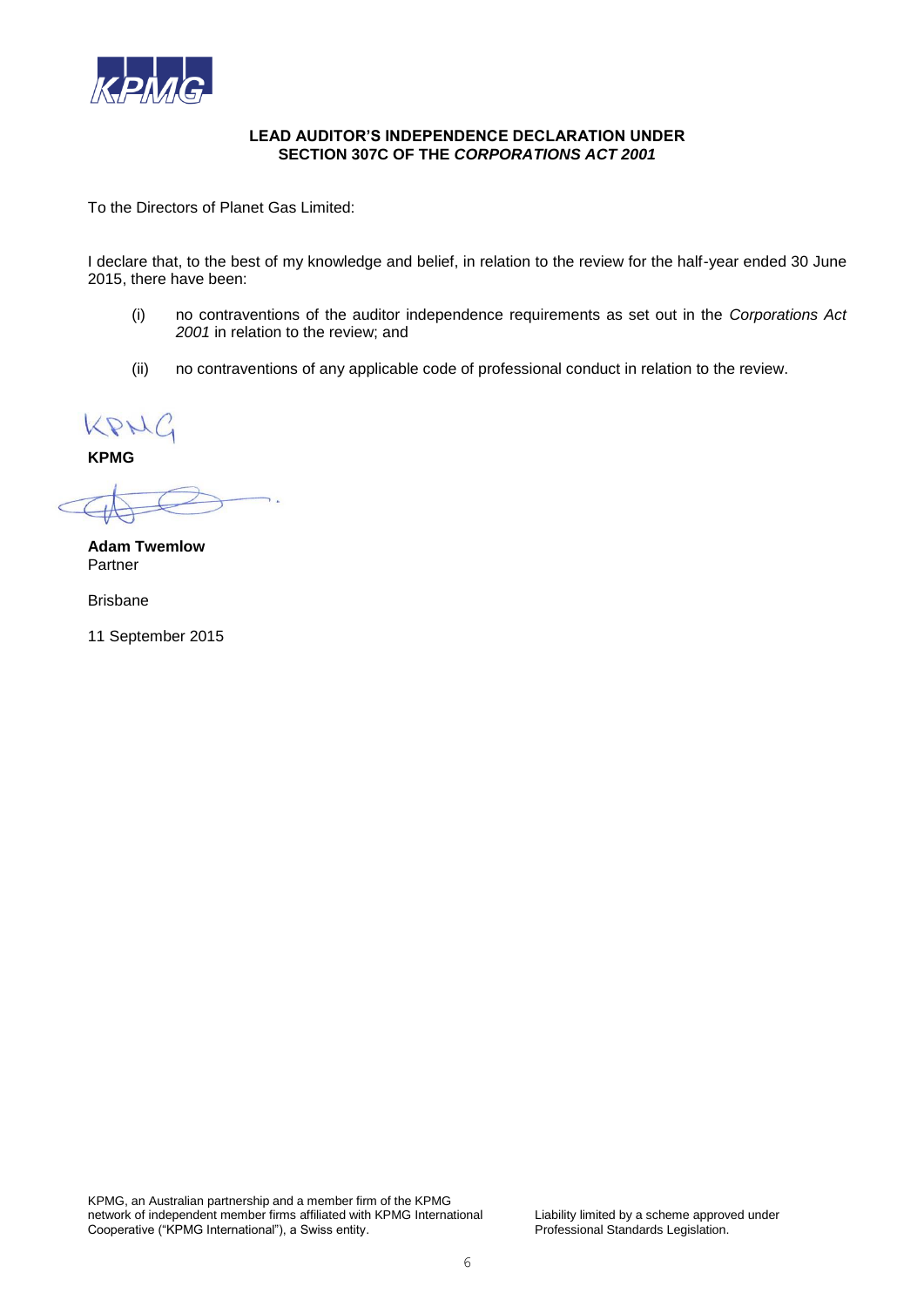#### **CONDENSED CONSOLIDATED INTERIM STATEMENT OF PROFIT OR LOSS AND OTHER COMPREHENSIVE INCOME FOR THE HALF-YEAR ENDED 30 JUNE 2015**

|                                                                                             | <b>Notes</b>   | 30 June<br>2015<br>\$ | 30 June<br>2014<br>\$ |
|---------------------------------------------------------------------------------------------|----------------|-----------------------|-----------------------|
| <b>CONTINUING OPERATIONS</b>                                                                |                |                       |                       |
| Revenue                                                                                     |                | 148,318               | 1,634                 |
| Administration and consultants' expenses                                                    |                | (391, 564)            | (390, 681)            |
| Depreciation expense                                                                        |                |                       | (698)                 |
| Amortisation                                                                                | $\overline{7}$ | (67, 770)             |                       |
| <b>Travel expenses</b>                                                                      |                | (20, 432)             | (2, 135)              |
| Other expenses                                                                              |                | (74, 959)             | (24, 579)             |
| Operating loss before financing income                                                      |                | (406, 407)            | (416, 459)            |
| Financial income                                                                            |                | 20,558                | 52,032                |
| Finance expense                                                                             |                | (92, 358)             |                       |
| Net financing (expense)/income                                                              |                | (71, 800)             | 52,032                |
| Loss before tax                                                                             |                | (478, 207)            | (364, 427)            |
| Income tax expense                                                                          |                |                       |                       |
| Loss for the period                                                                         |                | (478, 207)            | (364, 427)            |
| Other comprehensive income<br>Items that may be reclassified subsequently to profit or loss |                |                       |                       |
| Net change in the fair value of available for sale financial assets                         | 5              | (547)                 | (10, 950)             |
| Foreign currency translation differences - foreign operations                               |                | 19,505                | (290)                 |
| Total items that may be reclassified subsequently to profit or loss                         |                | 18,958                | (11, 240)             |
| Other comprehensive loss for the period                                                     |                | 18,958                | (11, 240)             |
| Total comprehensive loss for the period                                                     |                | (459, 249)            | (375, 667)            |
| Basic and diluted loss per share (cents)                                                    |                | (0.09)                | (0.07)                |

The above Condensed Consolidated Interim Statement of Profit or Loss and Other Comprehensive Income should be read in conjunction with the accompanying notes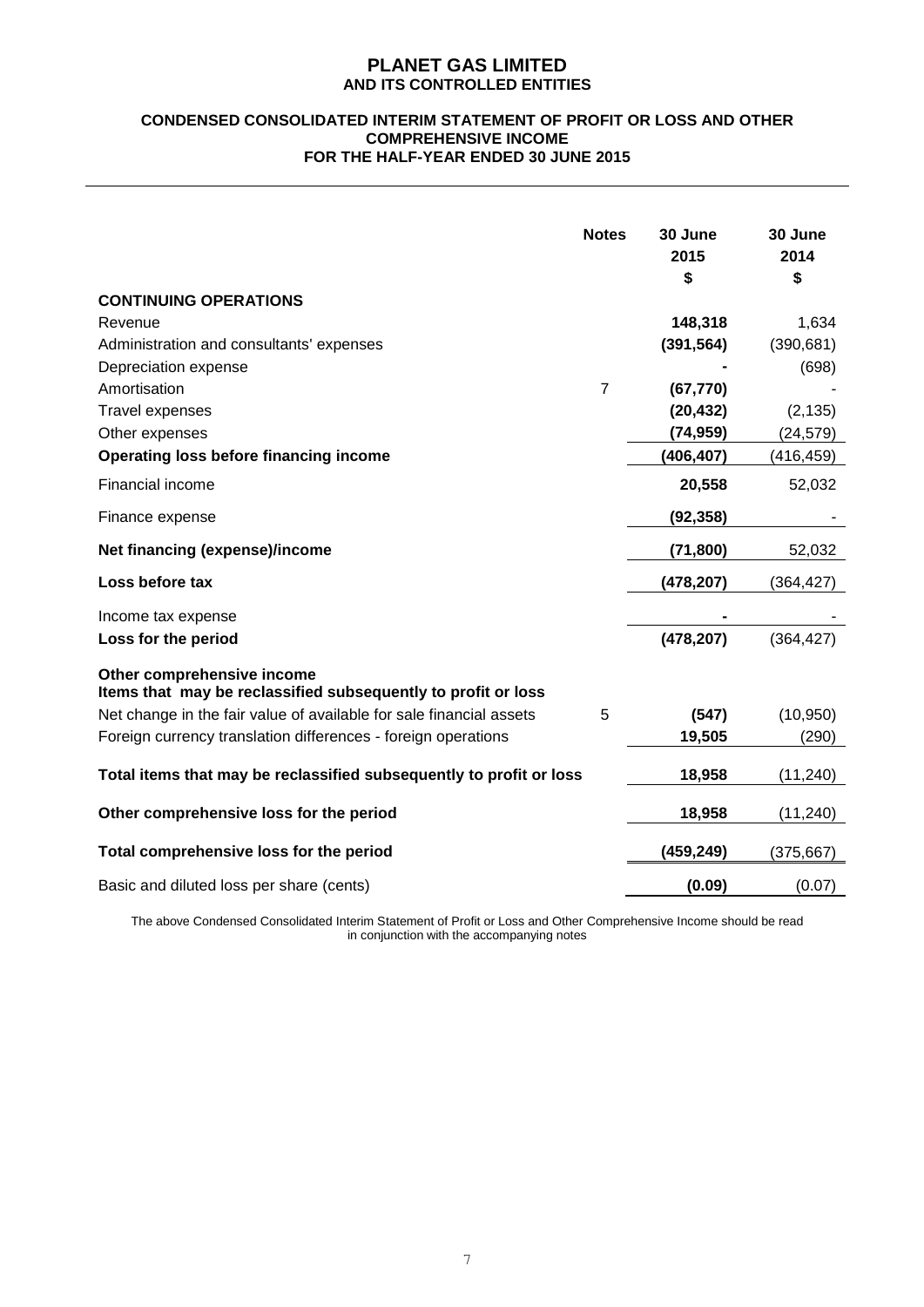## **CONDENSED CONSOLIDATED INTERIM STATEMENT OF FINANCIAL POSITION AS AT 30 JUNE 2015**

|                                                                                   | <b>Notes</b>   | 30 June<br>2015<br>\$ | 31 December<br>2014<br>\$ |
|-----------------------------------------------------------------------------------|----------------|-----------------------|---------------------------|
| <b>Current assets</b><br>Cash and cash equivalents<br>Trade and other receivables |                | 1,163,600<br>43,667   | 3,471,201<br>8,260        |
| Other assets                                                                      |                | 10,759                | 14,570                    |
| <b>Total current assets</b>                                                       |                | 1,218,026             | 3,494,031                 |
| <b>Non-current assets</b>                                                         |                |                       |                           |
| Investments                                                                       | 5              | 443                   | 990                       |
| Exploration and evaluation expenditure                                            | 6              | 1,019,595             | 951,987                   |
| Intangible assets                                                                 | $\overline{7}$ | 5,948,806             |                           |
| <b>Total non-current assets</b>                                                   |                | 6,968,844             | 952,977                   |
| <b>Total assets</b>                                                               |                | 8,186,870             | 4,447,008                 |
| <b>Current liabilities</b>                                                        |                |                       |                           |
| Trade and other payables                                                          |                | 29,444                | 44,830                    |
| Loans and borrowings                                                              | 8              | 230,173               |                           |
| <b>Total current liabilities</b>                                                  |                | 259,617               | 44,830                    |
| <b>Non-current liabilities</b>                                                    |                |                       |                           |
| Loans and borrowings                                                              | 8              | 3,984,324             |                           |
| <b>Total non-current liabilities</b>                                              |                | 3,984,324             |                           |
| <b>Total liabilities</b>                                                          |                | 4,243,941             | 44,830                    |
| <b>Net assets</b>                                                                 |                | 3,942,929             | 4,402,178                 |
| <b>Equity</b>                                                                     |                |                       |                           |
| Issued capital                                                                    | 9              | 49,781,972            | 49,781,972                |
| Fair value reserve                                                                |                | 443                   | 990                       |
| Foreign currency translation reserve                                              |                | (2,754,997)           | (2,774,502)               |
| <b>Accumulated losses</b>                                                         |                | (43,084,489)          | (46,606,282)              |
| <b>Total equity</b>                                                               |                | 3,942,929             | 4,402,178                 |

The above Condensed Consolidated Interim Statement of Financial Position should be read in conjunction with the accompanying notes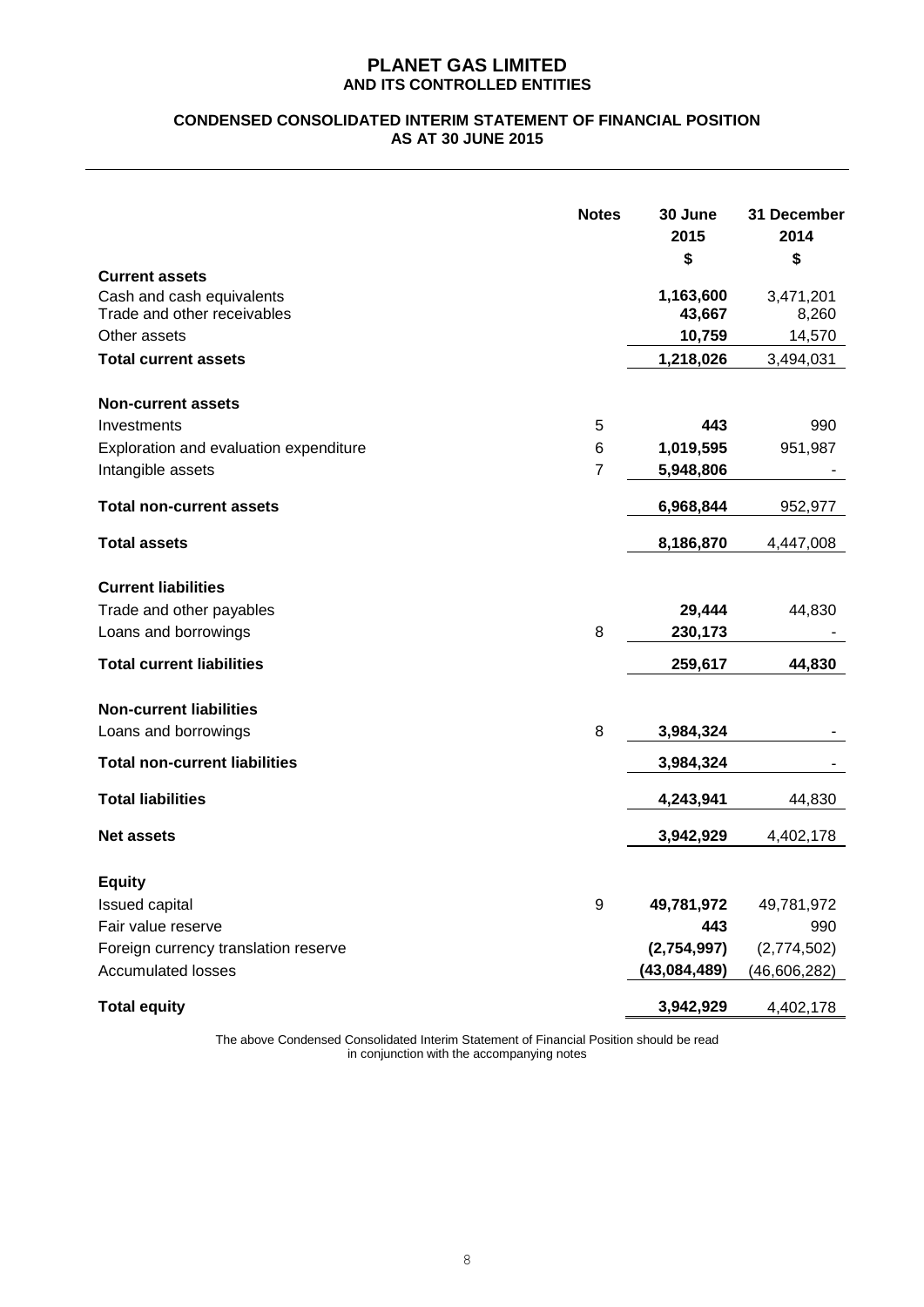#### **CONDENSED CONSOLIDATED INTERIM STATEMENT OF CHANGES IN EQUITY FOR THE HALF-YEAR ENDED 30 JUNE 2015**

## **Attributable to equity holders of the Company**

|                                                                                                                                             | <b>Issued</b><br>capital | <b>Accumulated</b><br><b>losses</b> | Option<br>premium<br>reserve | reserve   | Foreign<br>currency<br>Fair value translation<br>reserve | Total<br>equity    |
|---------------------------------------------------------------------------------------------------------------------------------------------|--------------------------|-------------------------------------|------------------------------|-----------|----------------------------------------------------------|--------------------|
|                                                                                                                                             | \$                       | \$                                  | \$                           | \$        | \$                                                       | \$                 |
| Balance at 1 January 2014<br>Total comprehensive income for<br>the period                                                                   | 49,781,972               | (46, 271, 626)                      | 4.379.880                    | 30,555    | (2,786,032)                                              | 5,134,749          |
| Loss for the period                                                                                                                         |                          | (364, 427)                          |                              |           |                                                          | (364, 427)         |
| Foreign currency translation<br>differences<br>Net change in fair value of<br>available-for-sale financial assets                           |                          |                                     |                              | (10, 950) | (290)                                                    | (290)<br>(10, 950) |
| Total other comprehensive loss                                                                                                              |                          |                                     | $\blacksquare$               | (10, 950) | (290)                                                    | (11, 240)          |
| <b>Total comprehensive loss</b>                                                                                                             |                          | (364, 427)                          |                              | (10, 950) | (290)                                                    | (375, 667)         |
| Transactions with owners recorded<br>directly in equity<br><b>Contribution by and distribution</b><br>to owners                             |                          |                                     |                              |           |                                                          |                    |
| Balance at 30 June 2014                                                                                                                     | 49,781,972               | (46, 636, 053)                      | 4,379,880                    | 19,605    | (2,786,322)                                              | 4,759,082          |
|                                                                                                                                             |                          |                                     |                              |           |                                                          |                    |
| Balance at 1 January 2015<br>Total comprehensive income for<br>the period                                                                   | 49,781,972               | (42,606,282)                        |                              | 990       | (2,774,502)                                              | 4,402,178          |
| Loss for the period                                                                                                                         |                          | (478, 207)                          |                              |           |                                                          | (478, 207)         |
| Foreign currency translation<br>differences<br>Net change in fair value of                                                                  |                          |                                     |                              |           | 19,505                                                   | 19,505             |
| available-for-sale financial assets                                                                                                         |                          |                                     |                              | (547)     |                                                          | (547)              |
| Total other comprehensive loss                                                                                                              |                          |                                     |                              | (547)     | 19,505                                                   | 18,958             |
| Total comprehensive loss<br>Transactions with owners recorded<br>directly in equity<br><b>Contribution by and distribution</b><br>to owners |                          | (478, 207)                          | $\blacksquare$               | (547)     | 19,505                                                   | (459, 249)         |
| Balance at 30 June 2015                                                                                                                     | 49,781,972               | (43,084,489)                        |                              |           | 443 (2,754,997)                                          | 3,942,929          |

The above Condensed Consolidated Interim Statement of Changes in Equity should be read in conjunction with the accompanying notes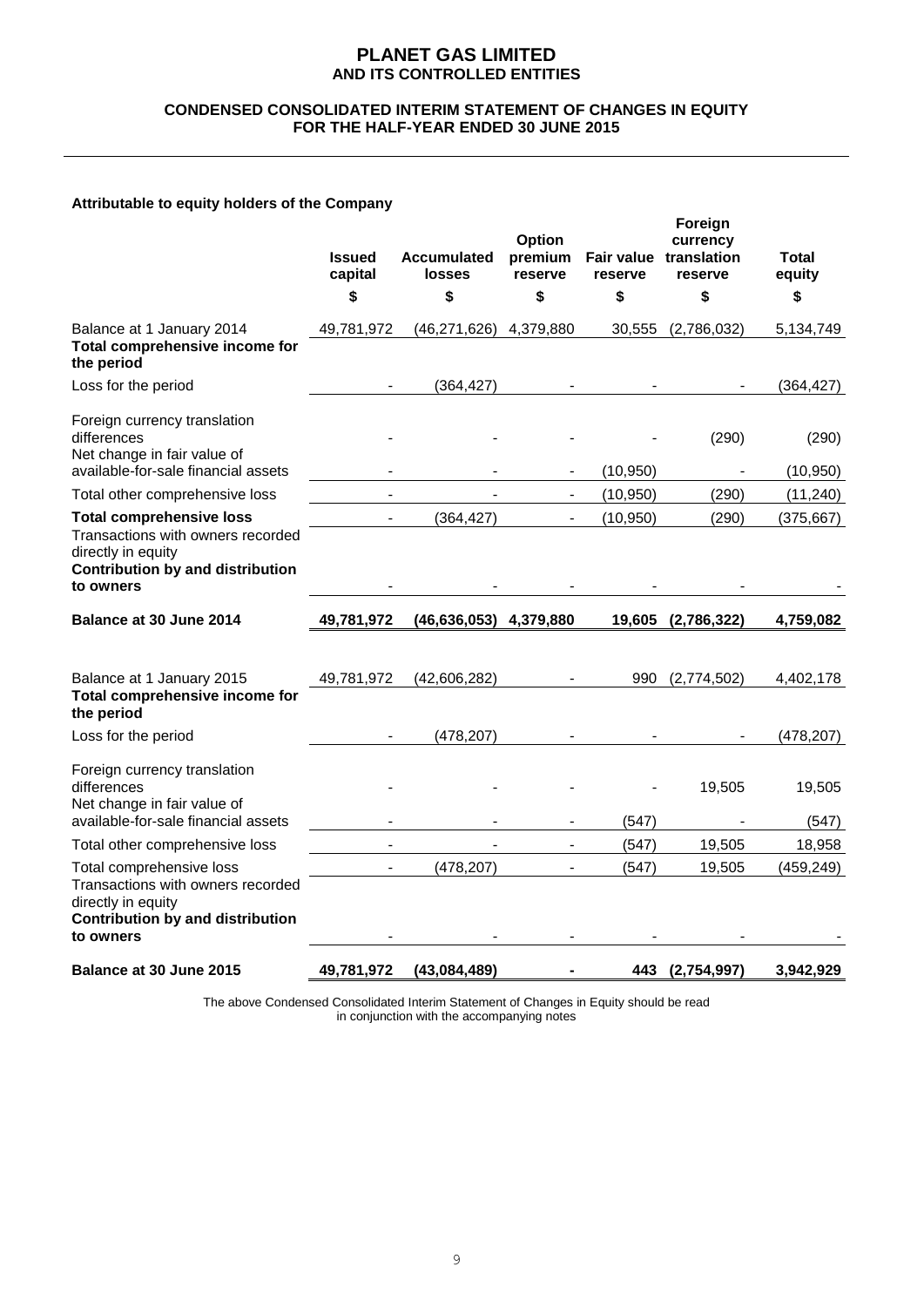#### **CONDENSED CONSOLIDATED INTERIM STATEMENT OF CASH FLOWS FOR THE HALF-YEAR ENDED 30 JUNE 2015**

|                                                                    | 30 June<br>2015 | 30 June<br>2014 |
|--------------------------------------------------------------------|-----------------|-----------------|
|                                                                    | S               | \$              |
| Cash flows from operating activities                               |                 |                 |
| Cash receipts in the course of operations                          | 118,631         | 1,634           |
| Cash payments in the course of operations                          | (464,050)       | (482,808)       |
| Cash used in operations                                            | (345, 419)      | (481, 174)      |
| Interest received                                                  | 20,558          | 52,032          |
| Interest paid                                                      | (58, 866)       |                 |
| Net cash used in operating activities                              | (383, 727)      | (429, 142)      |
| <b>Cash flows from investing activities</b>                        |                 |                 |
| Payments for exploration and evaluation expenditure                | (67, 608)       | (109, 343)      |
| Payments for royalty acquisition                                   | (6,018,054)     |                 |
| Net cash used in investing activities                              | (6,085,662)     | (109, 343)      |
| Cash flows from financing activities                               |                 |                 |
| Proceeds from draw down of facility                                | 4,161,788       |                 |
| Net cash from financing activities                                 | 4,161,788       |                 |
| Net decrease in cash and cash equivalents                          | (2,307,601)     | (538, 485)      |
| Cash and cash equivalents at the beginning of the financial period | 3,471,201       | 4,414,517       |
| Effect of exchange rate fluctuations on cash held                  |                 |                 |
| Cash and cash equivalents at the end of the financial period       | 1,163,600       | 3,876,032       |

The above Condensed Consolidated Interim Statement of Cash Flows should be read in conjunction with the accompanying notes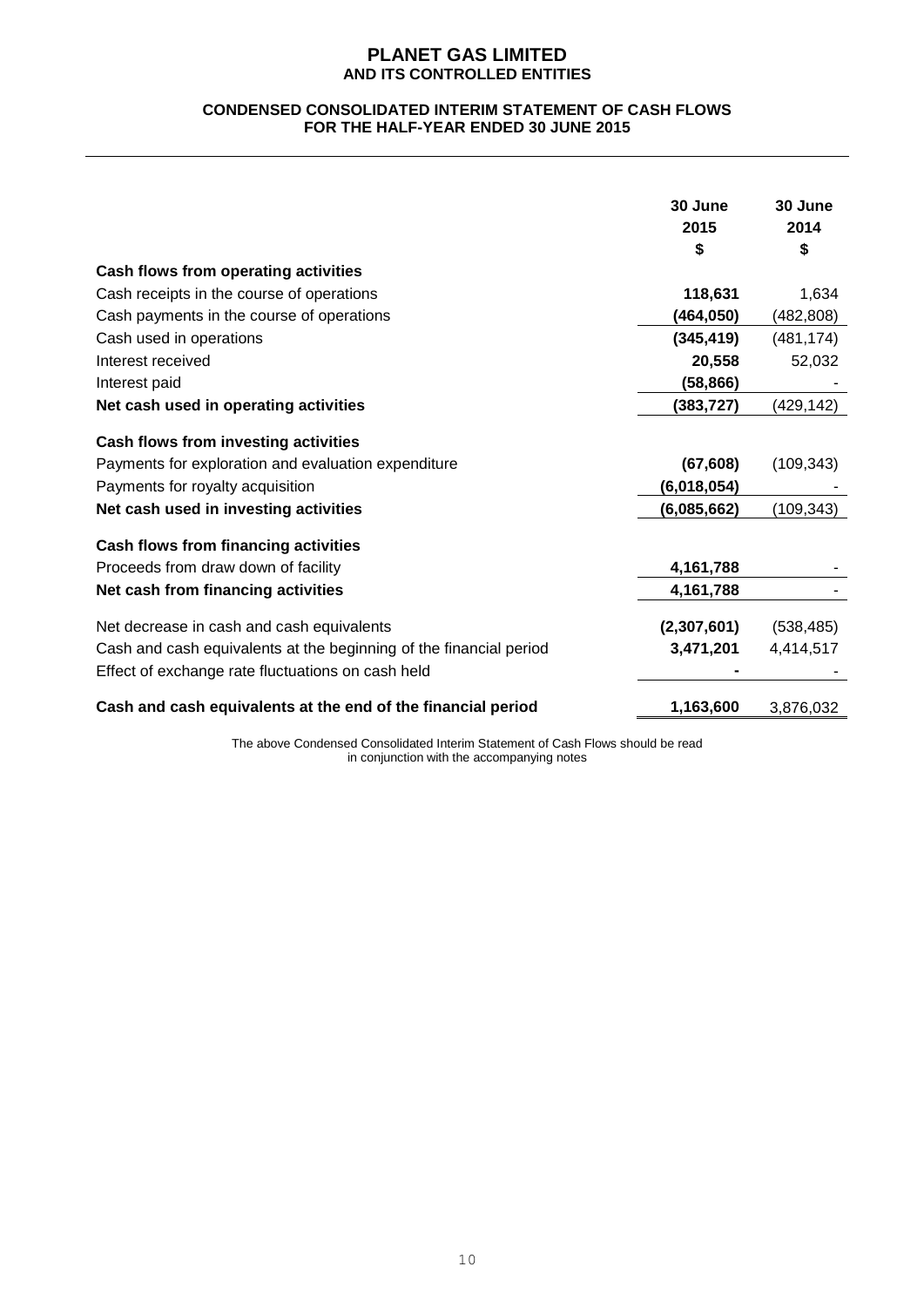#### **NOTES TO THE CONDENSED CONSOLIDATED INTERIM FINANCIAL STATEMENTS FOR THE HALF-YEAR ENDED 30 JUNE 2015**

#### **NOTE 1 - REPORTING ENTITY**

Planet Gas Limited (the 'Company') is a company domiciled in Australia. The condensed consolidated interim financial statements of the Company as at and for the half-year ended 30 June 2015 comprise the Company and its subsidiaries (together referred to as the 'Group'). The Group is primarily engaged in the acquisition, exploration and development of oil and gas interests in Australia and the United States of America.

The consolidated annual financial statements of the Group as at and for the year ended 31 December 2014 are available upon request from the Company's registered office at Level 2, 66 Hunter Street, Sydney, NSW, 2000 or at www.planetgas.com.

## **NOTE 2 – BASIS OF PREPARATION**

The condensed consolidated interim financial statements are general purpose financial statements prepared in accordance with the requirements of the *Corporations Act 2001* and Accounting Standard AASB 134 *Interim Financial Reporting*.

The condensed consolidated interim financial statements do not include full disclosures of the type normally included in an annual financial report. Accordingly, this report is to be read in conjunction with the annual report for the year ended 31 December 2014 and any public announcements made by the Company during the interim reporting period in accordance with the continuous disclosure requirements of the *Corporations Act 2001* and the ASX Listing Rules.

These condensed consolidated interim financial statements were approved by the Board of Directors on 11 September 2015.

#### **Going Concern**

The interim financial report has been prepared on a going concern basis which contemplates the continuation of normal business operations and the realisation of assets and settlement of liabilities in the ordinary course of business.

The Group incurred a loss of \$478,207 for the half-year ended 30 June 2015. The Group has net assets of \$3,942,929 at 30 June 2015 which includes cash and cash equivalents of \$1,163,600. During the half-year ended 30 June 2015 the Group used \$451,335 (2014: \$538,485) in cash outflows from operating activities, including payments for exploration and evaluation of \$67,608 (2014: \$109,343).

During the half year the Group acquired an Overriding Royalty Interest ('ORRI') in oil and gas production assets in the United States from a subsidiary of Macquarie Bank Limited for total consideration of US\$4,450,000. The purchase was partly funded by US\$3,200,000 drawdown from the 5 year US\$15,000,000 conditional debt facility provided by Macquarie Bank Limited. The initial drawdown is to be repaid with annual payments of US\$150,000 for four years plus a final payment of US\$2,600,000 in 2020. At 30 June 2015 the total owing was US\$3,226,917 (including interest), with US\$150,000 principal repayment due in February 2016. Interest is also payable quarterly.

The Directors have prepared cash flow projections for the coming 12 months that support the ability of the Group to continue as a going concern. These cash flow projections assume the Group generates revenue from the US royalty interest and obtains sufficient additional funding from shareholders or other parties to meet the ongoing operational expenditure and contractual debt repayments. To the extent that adequate funding is not obtained, the Group would need to reduce cash outflows to the level of cash funds available.

Accordingly there is a material uncertainty which may cast significant doubt on the ability of the Group to continue as a going concern.

In the event that the Group does not obtain additional funding and/or reduce cash outflows in line with available funding, it may not be able to continue its operations as a going concern and therefore may not be able to realise its assets and extinguish its liabilities in the ordinary course of operations and at the amounts stated in the interim financial report.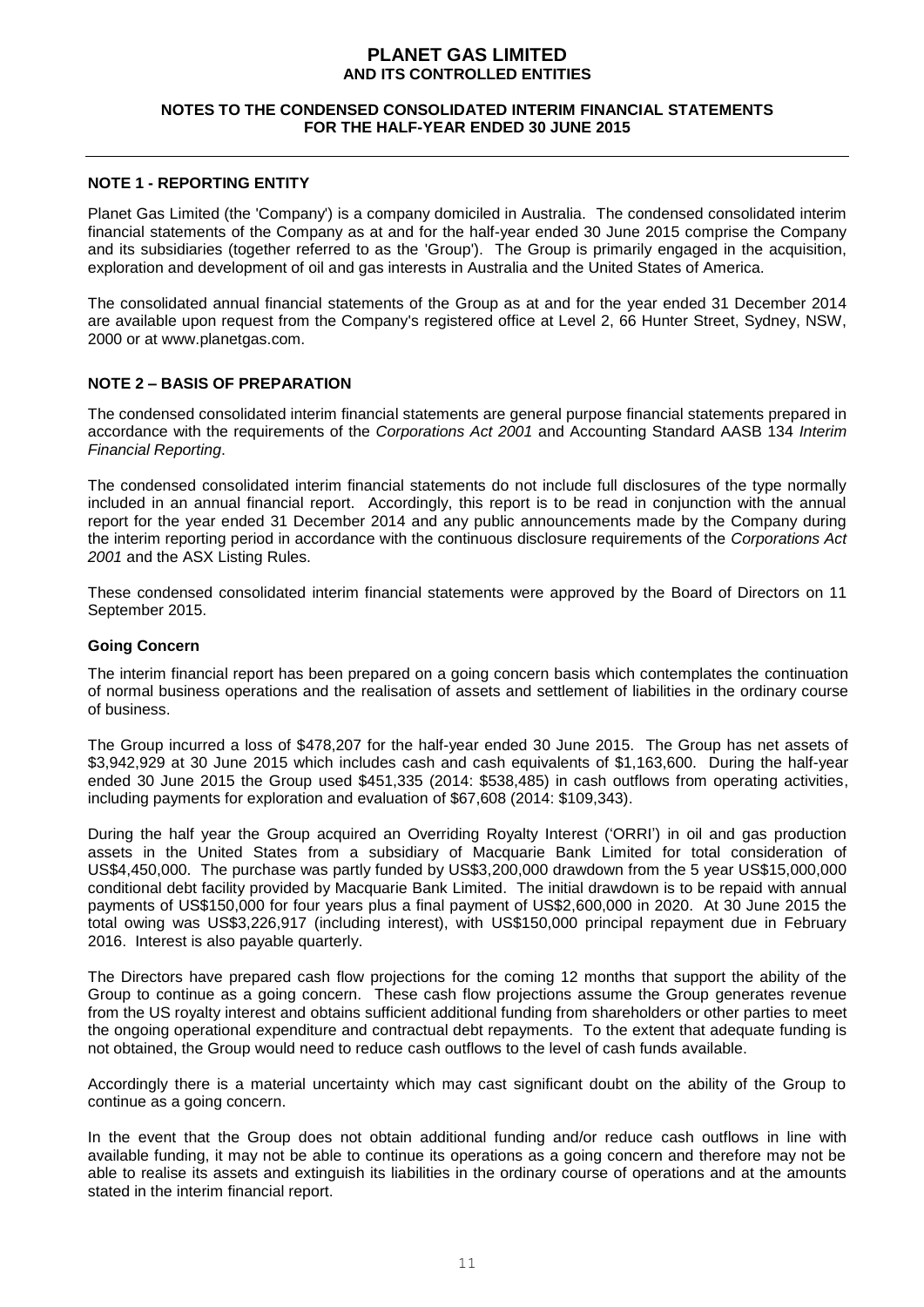#### **NOTES TO THE CONDENSED CONSOLIDATED INTERIM FINANCIAL STATEMENTS FOR THE HALF-YEAR ENDED 30 JUNE 2015**

## **NOTE 3 - SIGNIFICANT ACCOUNTING POLICIES**

The accounting policies applied by the Group in these condensed consolidated interim financial statements are the same as those applied by the Group in its consolidated financial statements as at and for the year ended 31 December 2014.

The Group has adopted the following accounting policy during the half-year ended 30 June 2015. The new accounting policy is expected to be reflected in the Group's consolidated financial statements as at and for the year ending 31 December 2015.

#### **Intangible assets**

#### *Recognition and measurement*

Intangible assets that are acquired by the Group and have finite useful lives are measured at cost less accumulated amortisation and any accumulated impairment costs.

#### *Subsequent expenditure*

Subsequent expenditure is capitalised only when it increases the future economic benefits embodied in the specific asset to which it relates. All other expenditure is recognised in profit or loss as incurred.

#### *Amortisation*

Amortisation is calculated to write off the cost of intangible assets less their estimated residual values over their estimates useful live and is generally recognised in profit or loss.

Amortisation methods, useful lives and residual values are reviewed at each reporting date and adjusted if appropriate.

#### **NOTE 4 - ESTIMATES**

The preparation of the condensed consolidated interim financial statements requires management to make judgements, estimates and assumptions that affect the application of accounting policies and the reported amounts of assets and liabilities, income and expense. Actual results may differ from these estimates.

In preparing these condensed consolidated interim financial statements, the significant judgements made by management in applying the Group's accounting policies and the key sources of estimation uncertainty were the same as those that applied to the consolidated financial statements as at and for the year ended 31 December 2014.

Additional judgements and key sources of estimation uncertainty that have been applied to the condensed consolidated interim financial statements as at and for the half year ended 30 June 2015 are described in the following notes:

- Note 2 Going concern
- Note 7 Impairment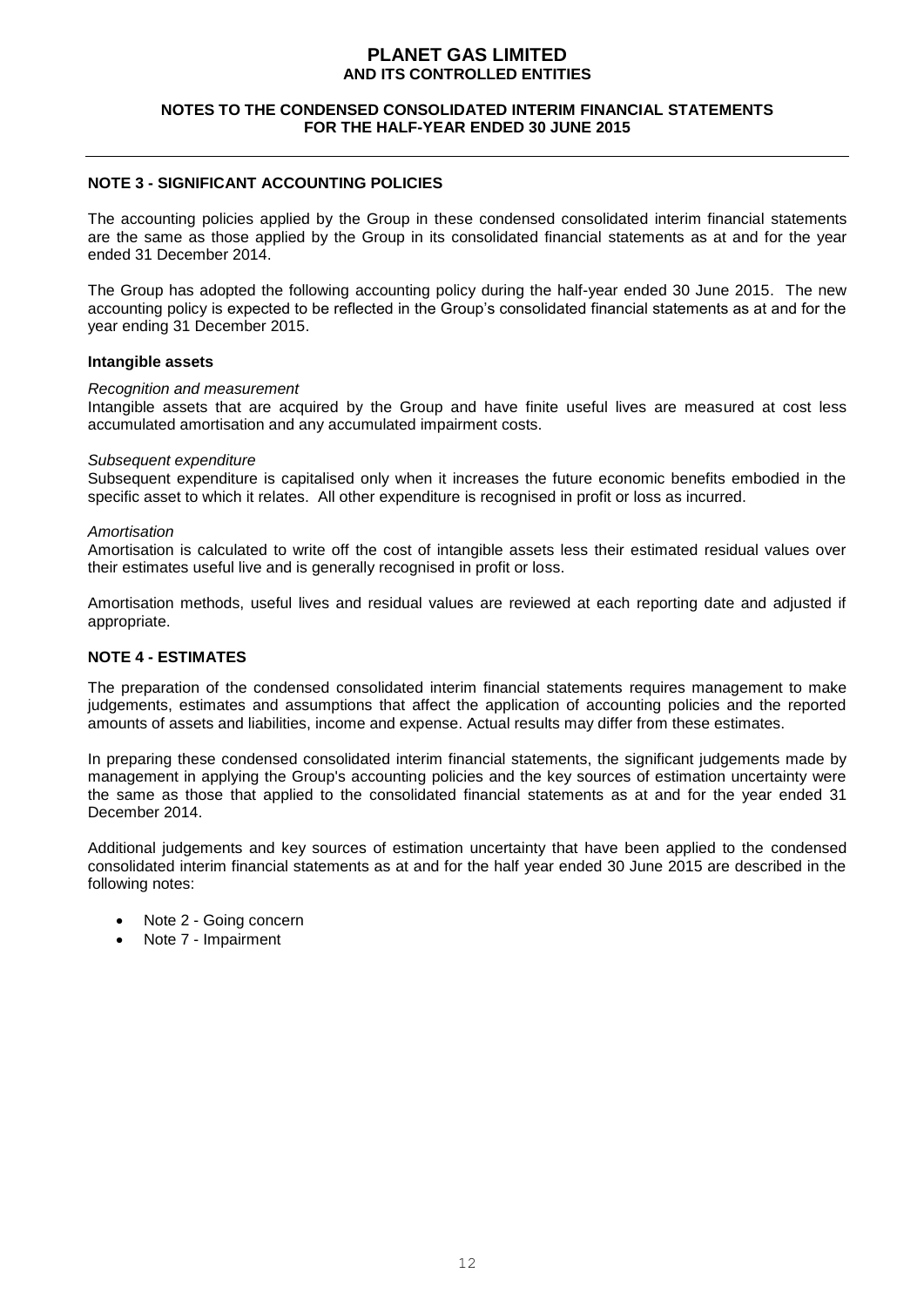#### **NOTES TO THE CONDENSED CONSOLIDATED INTERIM FINANCIAL STATEMENTS FOR THE HALF-YEAR ENDED 30 JUNE 2015**

## **NOTE 5 - AVAILABLE FOR SALE FINANCIAL ASSETS**

|                                                       | 30 June | 31 December |
|-------------------------------------------------------|---------|-------------|
|                                                       | 2015    | 2014        |
|                                                       |         |             |
| Equity investments - available for sale at fair value | 443     | 990         |

At 30 June 2015, the Directors compared the carrying value of the investment to market value and recorded a reduction in fair value of \$547 in equity (30 June 2014 - \$10,950 reduction in equity). This was based on a closing bid price of \$0.001 at 30 June 2015 (31 December 2014 - \$0.002).

The equity investment is an ASX listed company, and is therefore designated as Level 1 in the fair value hierarchy (quoted unadjusted prices in active markets).

The carrying value of the equity investments is the same as the fair value.

## **NOTE 6 - EXPLORATION AND EVALUATION EXPENDITURE**

| PRL 118 to PRL 128 (formerly PEL 514)         | 969,427   | 935,569 |
|-----------------------------------------------|-----------|---------|
| <b>PEL 638</b>                                | 50,168    | 16,418  |
| Net book value                                | 1,019,595 | 951,987 |
| PRL 118 to PRL 128 (formerly PEL 514)         |           |         |
| Carrying amount at beginning of the half year | 935,569   | 756,780 |
| Additions                                     | 33,858    | 178,789 |
| Disposal                                      |           |         |
| Net book value                                | 969,427   | 935,569 |
| PEL 638                                       |           |         |
| Carrying amount at beginning of the half year | 16,418    |         |
| Additions                                     | 33,750    | 16,418  |
| Net book value                                | 50,168    | 16,418  |

The ultimate recoupment of exploration and evaluation expenditure is dependent on the successful development and commercial exploitation, or alternatively sale of the respective areas of interest.

During the half-year ended 30 June 2015, the Group assessed its exploration and evaluation expenditure assets for impairment and recorded no impairment.

## **NOTE 7 – INTANGIBLE ASSETS**

#### **Overriding royalty interest (ORRI)**

| Royalty - at cost                               | 6,018,054      |                |
|-------------------------------------------------|----------------|----------------|
| Additions                                       | $\blacksquare$ |                |
| Amortisation                                    | (67, 770)      | $\blacksquare$ |
| Net foreign currency differences on translation | (1.478)        |                |
| Net book value                                  | 5,948,806      |                |
|                                                 |                |                |

During the half-year ended 30 June 2015, the Group assessed the ORRI for impairment and recorded no impairment.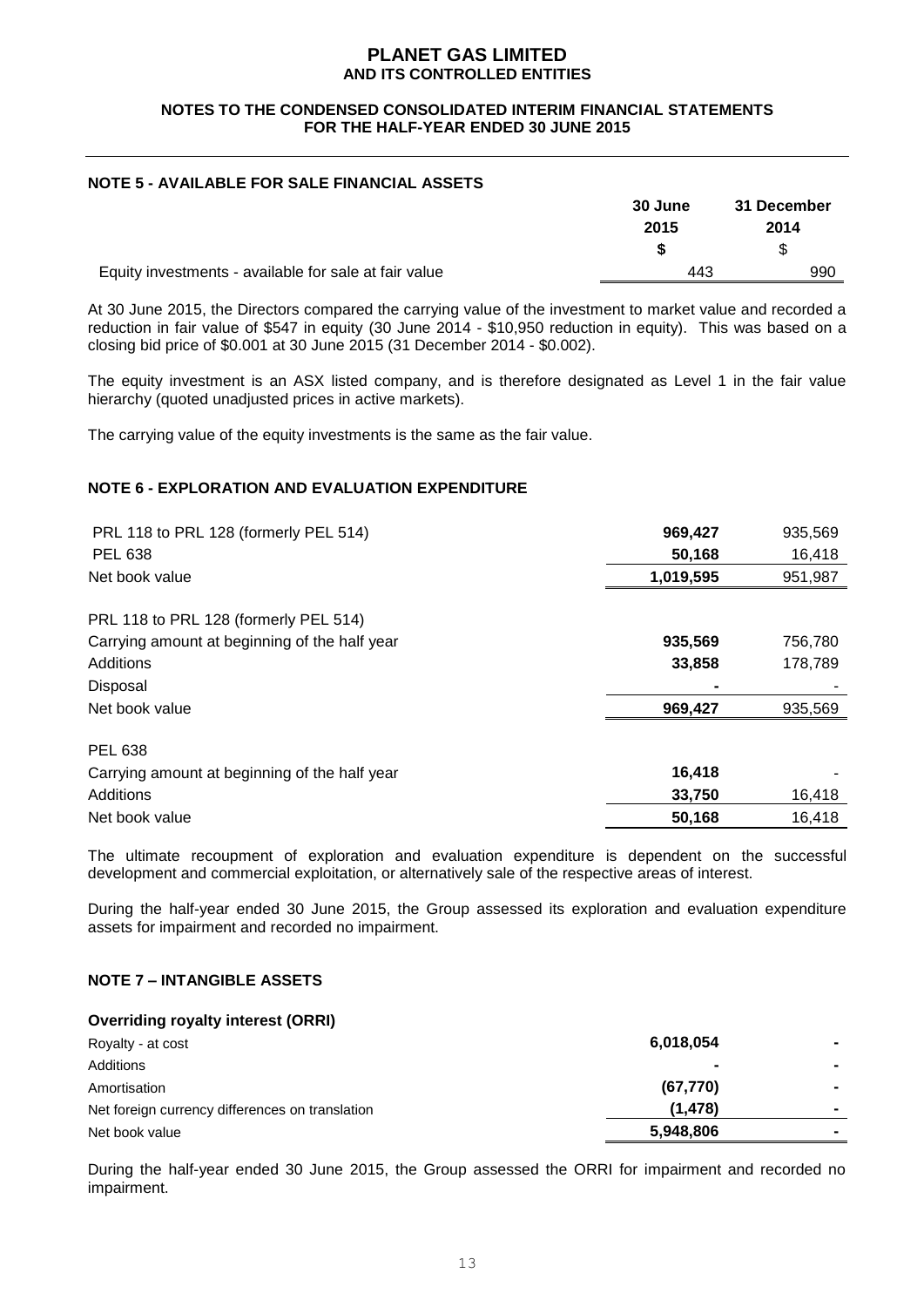#### **NOTES TO THE CONDENSED CONSOLIDATED INTERIM FINANCIAL STATEMENTS FOR THE HALF-YEAR ENDED 30 JUNE 2015**

#### **NOTE 8 – LOANS AND BORROWINGS**

On 10 February 2015, the Group completed the acquisition of the ORRI over existing oil and gas production assets in the United States of America from a subsidiary of Macquarie Bank Limited. The purchase consideration was US\$4,450,000, with US\$1,250,000 paid in cash and US\$3,200,000 by a drawdown from the 5 year US\$15,000,000 conditional debt facility provided by Macquarie Bank Limited.

At 30 June 2015 the total borrowings owing was US\$3,226,197 which included accrued interest of US\$26,197. The interest is payable quarterly and calculated each quarter using the LIBOR + 5.5% per annum. At 30 June 2015 the applicable interest rate was 5.8%.

The principal owing of US\$3,200,000 is to be repaid over the 5 year term, with US\$150,000 payable per annum for four years and a final payment of US\$2,600,000 in 2020. The first principal repayment of US\$150,000 is due on 10 February 2016.

The first drawdown of the facility is secured by the ORRI over existing oil and gas production assets and a floating charge over the assets of Planet Gas Limited. At 30 June 2015 the Group was in compliance with the financial and non-financial covenants attached to the facility.

#### **NOTE 9 - ISSUED CAPITAL**

|                                       | 30 June 2015  |            | 31 December 2014 |            |
|---------------------------------------|---------------|------------|------------------|------------|
|                                       | <b>Number</b> |            | <b>Number</b>    |            |
| Ordinary shares, fully paid at 1 July | 537,622,535   | 49,781,972 | 537,622,535      | 49.781.972 |
| Movement in ordinary shares           |               |            |                  |            |
| Balance at end of period              | 537,622,535   | 49,781,972 | 537,622,535      | 49,781,972 |

Fully paid ordinary shares carry one vote per share and carry the right to dividends

## **NOTE 10 - RELATED PARTY DISCLOSURE**

During the half-year ended 30 June 2015, Norman A. Seckold and Peter J. Nightingale had a controlling interest in an entity, Mining Services Trust, which provided full administrative services, including rental accommodation, administrative staff, services and supplies, to the Group. Fees paid to Mining Services Trust during the half-year amounted to \$108,000 (2014 - \$90,000). There were no amounts outstanding as at 30 June 2015 (2013 - \$nil).

At 30 June 2015, \$6,250 was payable to Rosignol Consultants Pty Limited for amounts outstanding in relation to fees owing to Peter J. Nightingale (2014 - \$6,250).

#### **NOTE 11 - SUBSEQUENT EVENTS**

No other matters or circumstances have arisen since the end of the half-year, which significantly affected or may significantly affect the operations of the Group, the results of those operations, or the state of affairs of the Group in future financial years.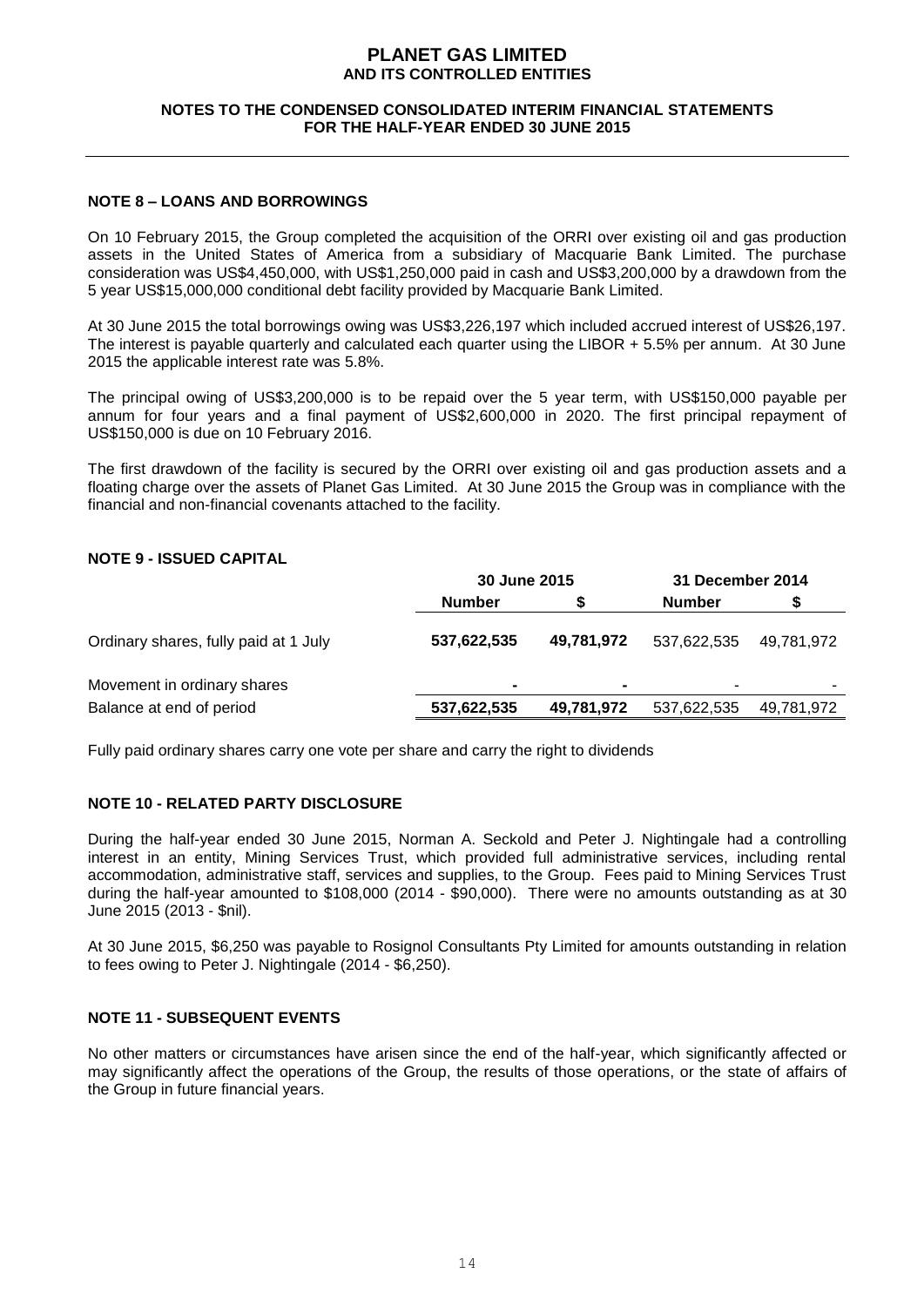#### **NOTES TO THE CONDENSED CONSOLIDATED INTERIM FINANCIAL STATEMENTS FOR THE HALF-YEAR ENDED 30 JUNE 2015**

## **NOTE 12 - OPERATING SEGMENTS**

|                                  | <b>Exploration</b><br>\$ | <b>Royalty</b><br>\$ | <b>Unallocated</b><br>\$ | Total<br>\$ |
|----------------------------------|--------------------------|----------------------|--------------------------|-------------|
| 30 June 2015                     |                          |                      |                          |             |
| Revenue and other income         |                          |                      |                          |             |
| Revenue from external customers  |                          | 148,318              |                          | 148,318     |
| Interest income                  |                          |                      | 20,558                   | 20,558      |
| Interest cost                    |                          | 92,358               |                          | 92,358      |
| <b>Results</b>                   |                          |                      |                          |             |
| Operating loss before income tax |                          | (52, 847)            | (425,360)                | (478, 207)  |
| Income tax benefit               |                          |                      |                          |             |
| <b>Assets</b>                    |                          |                      |                          |             |
| Segment assets                   | 1,019,595                | 6,046,704            | 1,120,571                | 8,186,870   |
| <b>Liabilities</b>               |                          |                      |                          |             |
| Segment liabilities              |                          | 4,214,497            | 29,444                   | 4,243,941   |

As a result of the acquisition of the ORRI over existing oil and gas production assets the Group has changed its internal organisation and the composition of reportable segments.

For the year ended 31 December 2014 the Group solely undertook evaluation and exploration activities in Australia.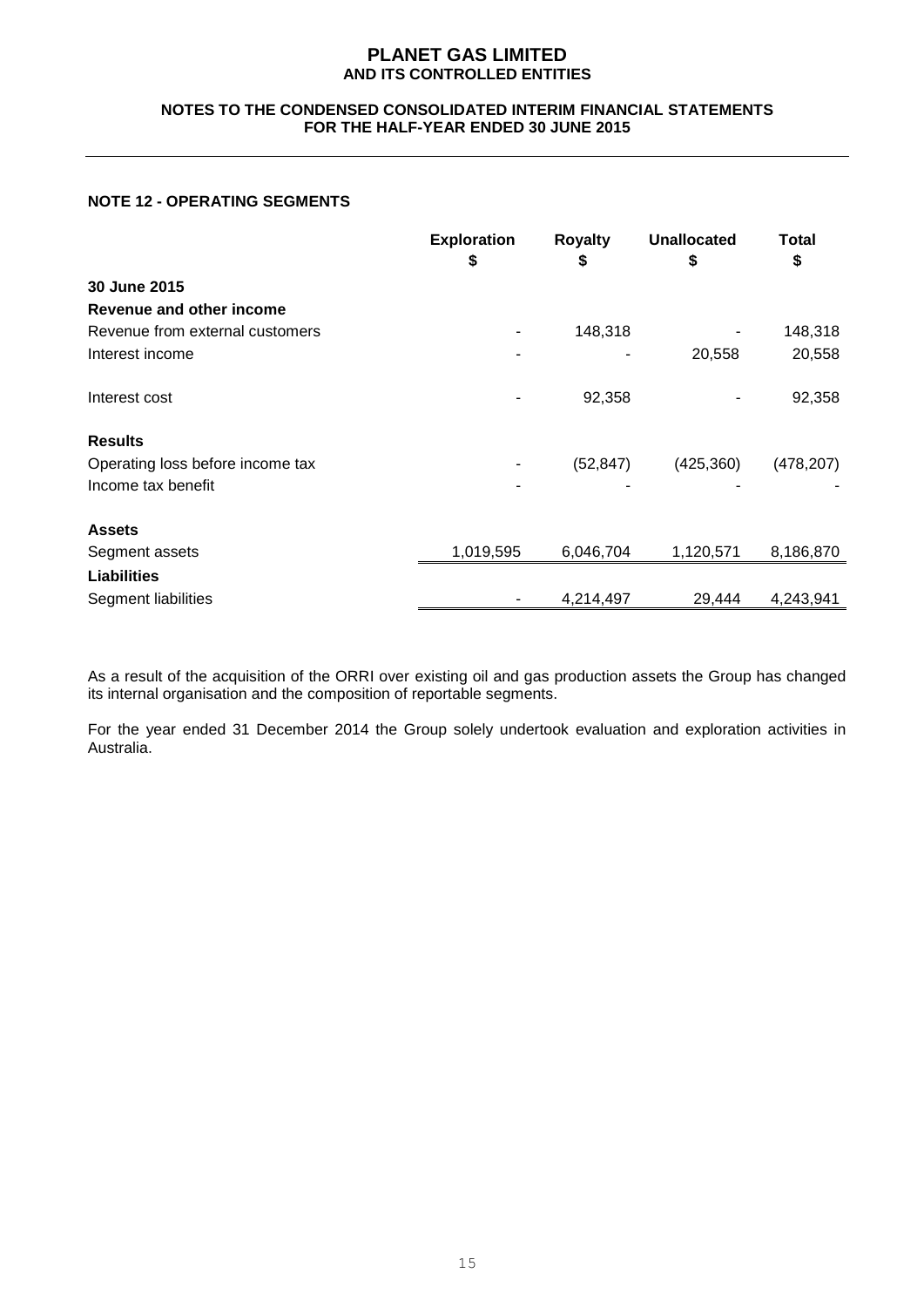## **DIRECTORS' DECLARATION**

In the opinion of the Directors of Planet Gas Limited (the Company):

- (1) the condensed consolidated interim financial statements and notes set out on pages 7 to 15, are in accordance with the *Corporations Act 2001*, including:
	- (a) giving a true and fair view of the Group's financial position as at 30 June 2015 and of its performance for the half-year ended on that date; and
	- (b) complying with Australian Accounting Standard AASB 134 *Interim Financial Reporting* and the *Corporations Regulations 2001*; and
- (2) there are reasonable grounds to believe that the Company will be able to pay its debts as and when they become due and payable.

Signed at Sydney this 11th day of September 2015 in accordance with a resolution of the Board of Directors:

 $1G$ 

**Norman A. Seckold Chairman A. Seckold Chairman A. Seckold Chairman A. Section Anthony J. McClure**<br> **Anthony J. McClure**<br> **Anthony J. McClure Managing Director**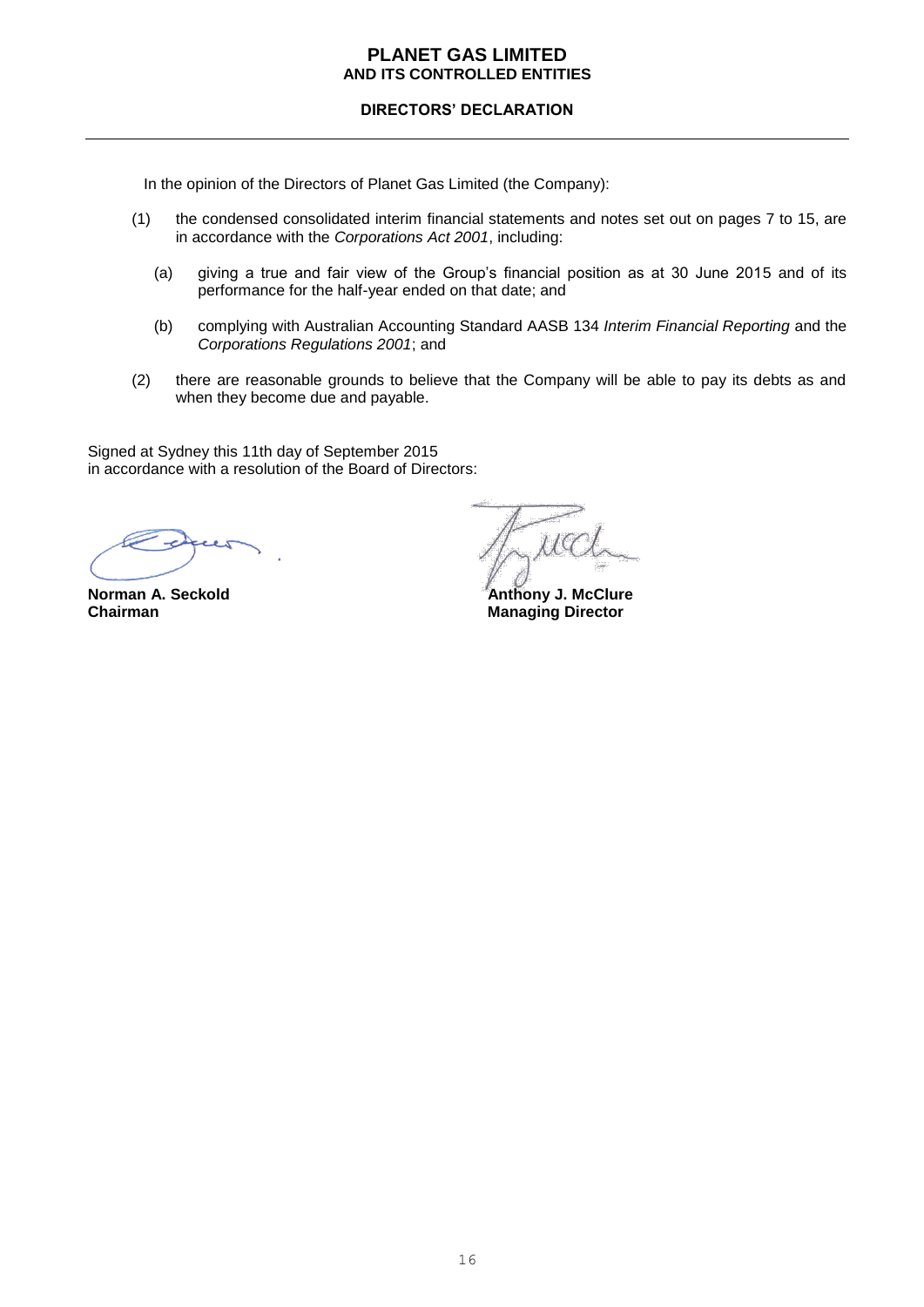

#### **Independent auditor's review report to the members of Planet Gas Limited**

We have reviewed the accompanying interim financial report of Planet Gas Limited, which comprises the condensed consolidated interim statement of financial position as at 30 June 2015, condensed consolidated interim statement of profit or loss and other comprehensive income, condensed consolidated interim statement of changes in equity and condensed consolidated interim statement of cash flows for the half-year ended on that date, notes 1 to 12 comprising a summary of significant accounting policies and other explanatory information and the Directors' Declaration of the Group comprising the Company and the entities it controlled at the half-year's end or from time to time during the half-year.

#### *Directors' responsibility for the interim financial report*

The Directors of the Company are responsible for the preparation of the interim financial report that gives a true and fair view in accordance with Australian Accounting Standards and the *Corporations Act 2001* and for such internal control as the Directors determine is necessary to enable the preparation of the interim financial report that is free from material misstatement, whether due to fraud or error.

#### *Auditor's responsibility*

Our responsibility is to express a conclusion on the interim financial report based on our review. We conducted our review in accordance with Auditing Standard on Review Engagements ASRE 2410 *Review of a Financial Report Performed by the Independent Auditor of the Entity*, in order to state whether, on the basis of the procedures described, we have become aware of any matter that makes us believe that the interim financial report is not in accordance with the *Corporations Act 2001* including: giving a true and fair view of the Group's financial position as at 30 June 2015 and its performance for the half-year ended on that date; and complying with Australian Accounting Standard AASB 134 *Interim Financial Reporting* and the *Corporations Regulations 2001*. As auditor of Planet Gas Limited, ASRE 2410 requires that we comply with the ethical requirements relevant to the audit of the annual financial report.

A review of an interim financial report consists of making enquiries, primarily of persons responsible for financial and accounting matters, and applying analytical and other review procedures. A review is substantially less in scope than an audit conducted in accordance with Australian Auditing Standards and consequently does not enable us to obtain assurance that we would become aware of all significant matters that might be identified in an audit. Accordingly, we do not express an audit opinion.

#### *Independence*

In conducting our review, we have complied with the independence requirements of the *Corporations Act 2001*.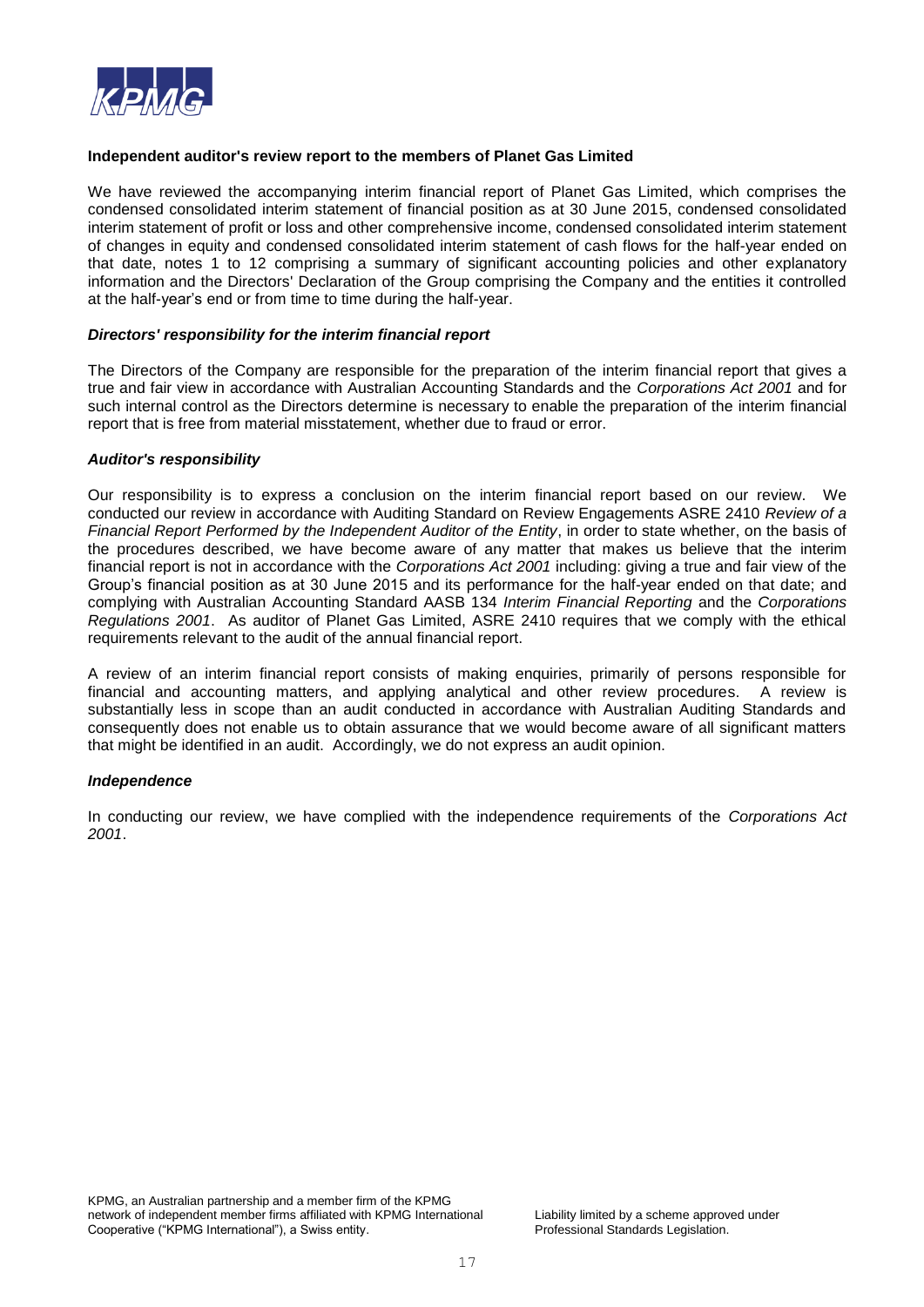

## **Independent auditor's review report to the members of Planet Gas Limited (continued)**

#### *Conclusion*

Based on our review, which is not an audit, we have not become aware of any matter that makes us believe that the interim financial report of Planet Gas Limited is not in accordance with the *Corporations Act 2001*, including:

- a) giving a true and fair view of the Group's financial position as at 30 June 2015 and of its performance for the half-year ended on that date; and
- b) complying with Australian Accounting Standard AASB 134 *Interim Financial Reporting* and the *Corporations Regulations 2001*.

#### *Material uncertainty regarding continuation as a going concern*

Without modifying our conclusion, we draw attention to note 2 'Going concern' in the interim financial report which indicates that the ability of the Group to continue as a going concern is dependent on the Group obtaining sufficient additional cash funding from shareholders or other parties to meet ongoing operational expenditure and contractual debt repayments. To the extent that adequate funding is not obtained the Group would need to reduce cash outflows to the level of cash funds available.

Due to the matters set out in note 2, a material uncertainty exists which may cast significant doubt about the Group's ability to continue as a going concern, and therefore whether the Group is able to realise its assets, including exploration and evaluation assets with a carrying value of \$1,019,595 and intangible assets with a carrying value of \$5,948,806 at 30 June 2015, or settle its liabilities at the amounts recorded in the interim financial report.

KRNG

**KPMG**

**Adam Twemlow** Partner Brisbane 11 September 2015